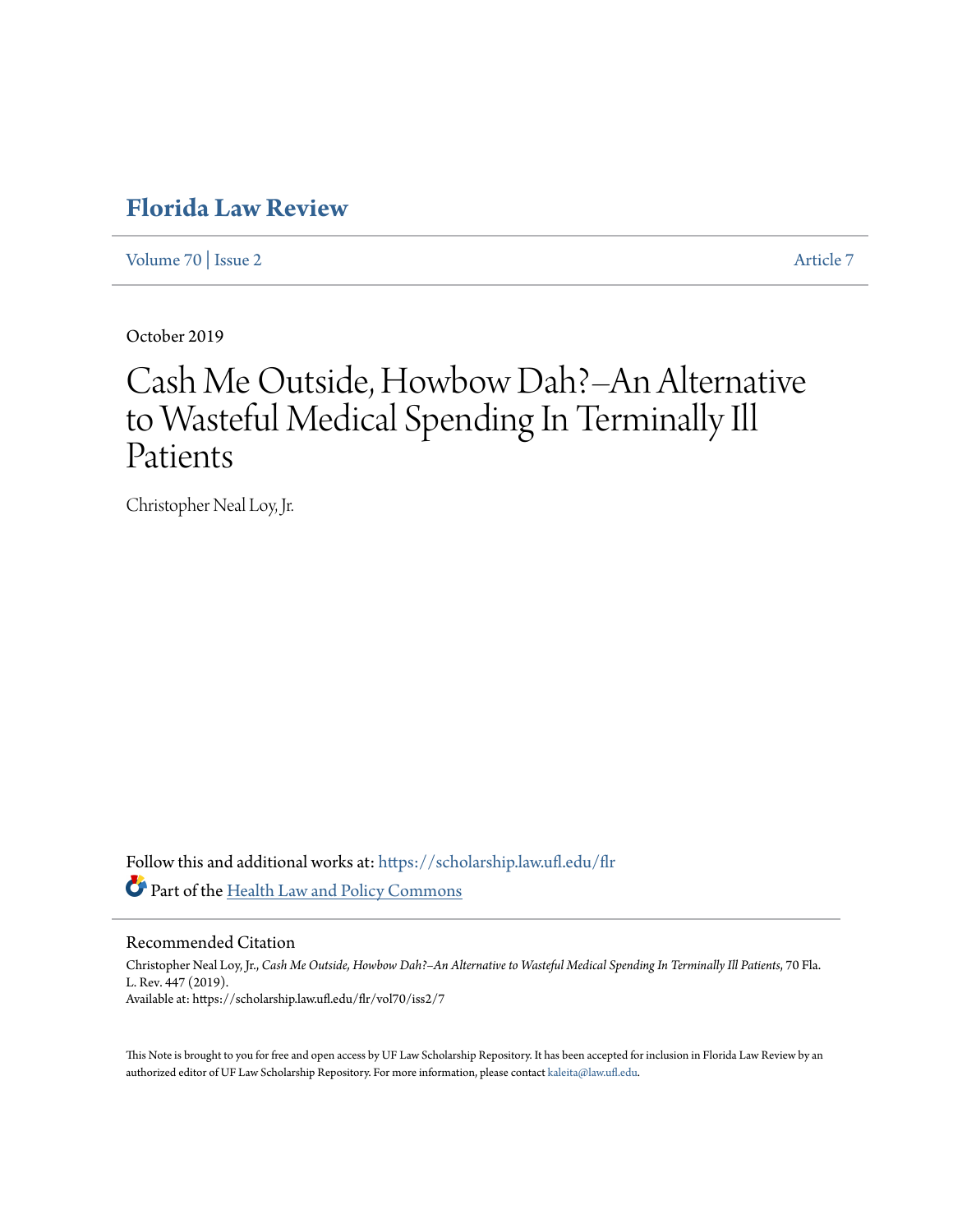## CASH ME OUTSIDE—AN ALTERNATIVE TO WASTEFUL MEDICAL SPENDING IN TERMINALLY ILL PATIENTS

## *Christopher Neal Loy, Jr.*\*

#### Abstract

The U.S. health care system is an inefficient machine that is burdened by overconsumption and wasteful spending. The system has long defaulted into maximizing the quantity of life over quality—a choice influenced by corporations that stand to profit with every additional procedure. To stymie health care spending and attempt to restore the true cost of treatment to patients, this Note proposes an alternative to how health insurers provide options to terminally ill cancer patients by offering a partial cash rebate to forgo any life-extending measures. The patient would be free to leave his or her legacy, the health insurer would save on expenses, the natural inclination to consume more health care would be lessened, and the reduction of wasteful medical spending would help lower the cost of health care.

|    |                                                     | 448 |
|----|-----------------------------------------------------|-----|
| L  |                                                     |     |
|    | $\mathbf{A}$                                        |     |
|    | Cancer Diagnosis and Contributing Factors450<br>B.  |     |
|    | $\mathcal{C}$                                       |     |
|    |                                                     |     |
| П. |                                                     |     |
|    | A. Unenforceability on Grounds of Public Policy 461 |     |
|    |                                                     |     |
|    |                                                     |     |
|    |                                                     |     |
|    |                                                     |     |
|    | D.                                                  |     |
|    | E.                                                  |     |
|    | F.                                                  |     |
|    |                                                     |     |

1

 <sup>\*</sup> J.D., University of Florida 2018; B.S., University of Central Florida 2013. Thank you to the editors and staff at the *Florida Law Review* for their time, effort, and guidance. Thank you to Professor Lars Noah for his time and unparalleled subject matter expertise. Thank you to my parents, Chris and Linda Loy, for encouraging me to never give up and to always keep moving forward. I dedicate this Note to my aunt, Phyllis McEnry, who has fearlessly been battling sarcoma, to my grandmother, Rose Reschak, who has recently been diagnosed with small cell lung cancer, and to my late grandmother, Patsy Loy Sprinkle, who surrendered in her fight with cancer prior to the publication of this Note.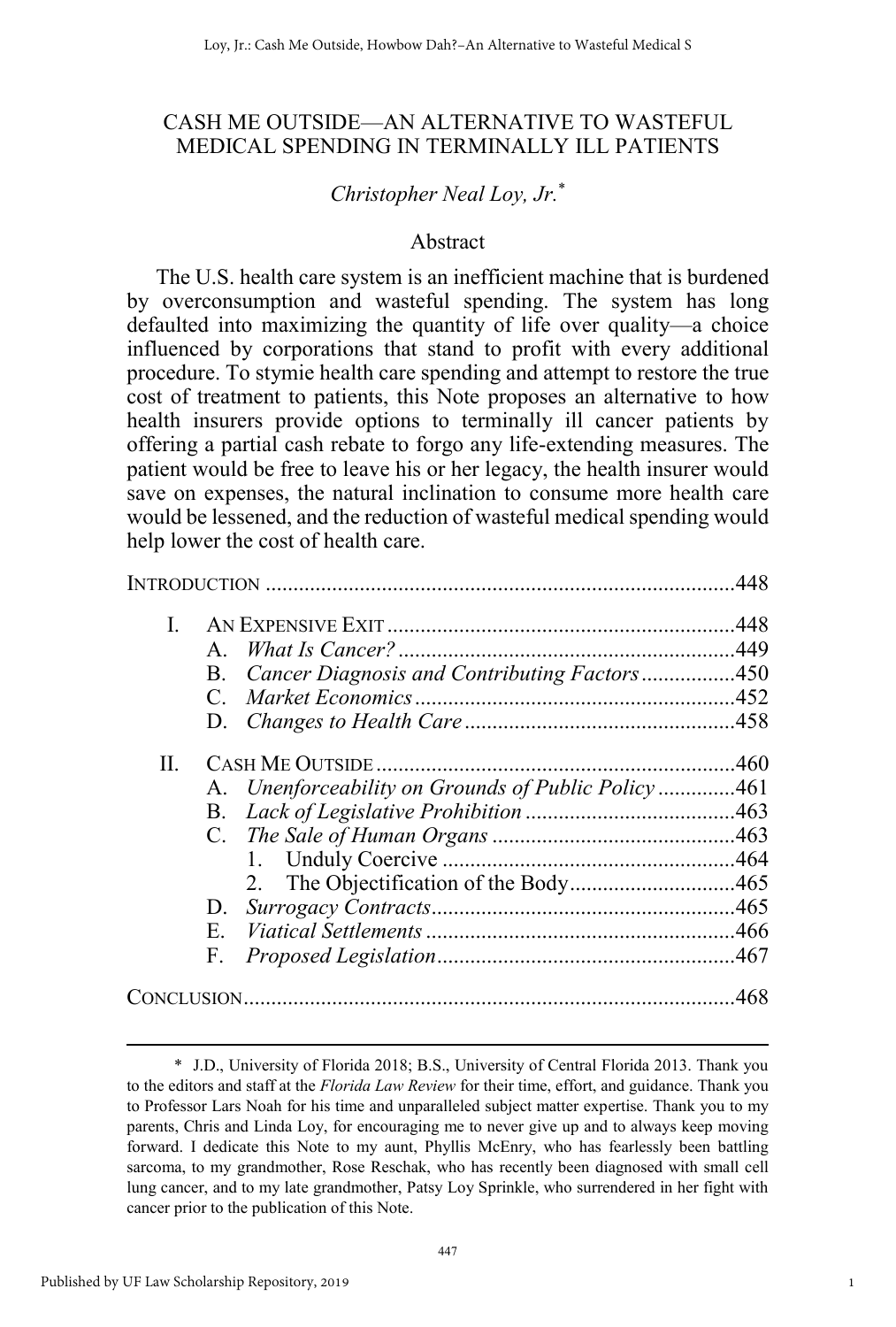#### **INTRODUCTION**

The true cost and realities of undergoing aggressive cancer treatment are often ignored in favor of an intrinsic desire to maximize the patient's lifetime, maximizing quantity of life over quality of life in determining medical treatment. There are many motivations for the propensity to elect for care—a patient's fear of death, society's inclination to maximize the lives of the dying while discounting the suffering associated with undergoing chemotherapy and similar measures, and physicians' reluctance to have frank, honest discussions with patients about the realities of dying and the true costs and benefits associated with undergoing aggressive cancer treatment.

To more closely align a terminally ill patient's wishes with the course of treatment received, this Note proposes that health insurers give terminally ill patients a choice. This Note suggests that health insurers offer a "cash out" provision in health insurance policies that provides a terminally ill patient an option to receive a cash rebate to forgo end-oflife treatment. The amount of the rebate would be equal to a percentage of the amount the insurer would pay for the treatment of a similarly situated patient.

As this Note asserts, not only is a cash-rebate provision like the one proposed possible, but such a provision should be adopted and utilized by health insurers. Part I of this Note explores the realities of cancer and delves into the current political and economic state of the U.S. health care system. Part II of this Note confronts some of the legal hurdles a cashrebate provision would encounter and distinguishes the provision from numerous analogies to other medical legal issues. Finally, this Note concludes with a full endorsement of the provision and suggests that states adopt such an idea in an effort to restore the cost–benefit balance and to fully align the patient's desire with the treatment provided.

#### I. AN EXPENSIVE EXIT

Cancer kills nearly one in four Americans, second only to heart disease.<sup>1</sup> A 2016 article predicted that in that year alone, approximately 1,685,210 new cases of cancer would be diagnosed and approximately 595,690 people would die of cancer—1,630 people per day.<sup>2</sup> The amount of money the United States spends in combatting cancer is equally as

<sup>1.</sup> AM. CANCER SOC'Y, CANCER FACTS  $\&$  FIGURES 2016, at 1 (2016), https://www.cancer.org/content/dam/cancer-org/research/cancer-facts-and-statistics/annualcancer-facts-and-figures/2016/cancer-facts-and-figures-2016.pdf.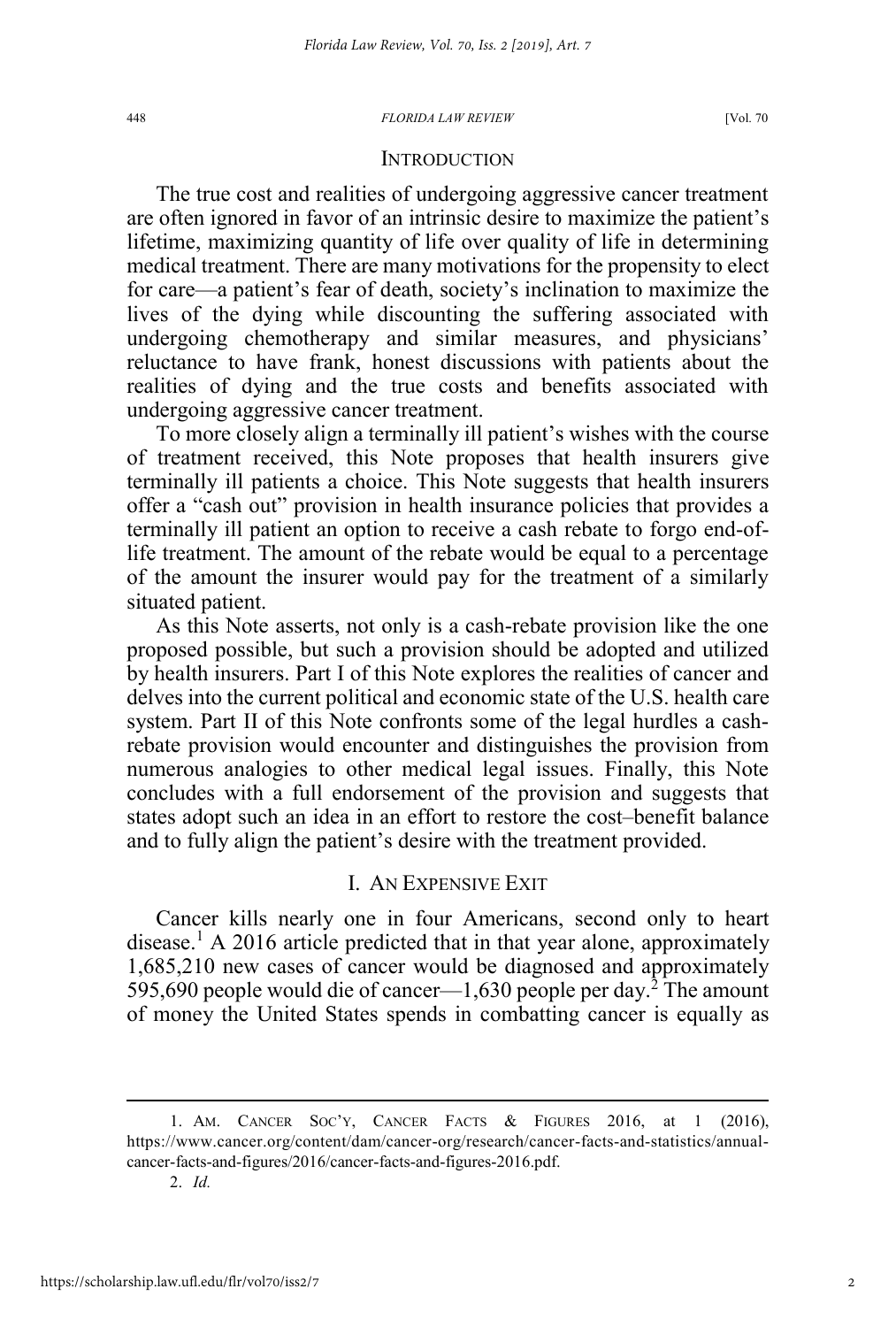devastating as the sheer loss of human life cancer claims.<sup>3</sup> This Part will delve into the reality of cancer and the economics at play in the health care market surrounding this problem.

## A. *What Is Cancer?*

The idea of cancer strikes terror into the minds of many; however, people often misunderstand the condition. *Cancer* is a term that collectively refers to diseases that are characterized by a rapid and uncontrollable reproduction of the body's cells which spreads to the surrounding tissue.<sup>4</sup> As our cells age, they break down, die, and are normally replaced by new cells.<sup>5</sup> However, biological processes can go haywire, causing rogue cancer cells to reproduce uncontrollably and form growths called tumors.<sup>6</sup> Cancerous tumors are often malignant<sup>7</sup>—the runaway cells can spread and not only invade nearby tissue, but can break off and travel through the blood to remote parts of the body to form additional tumors far away from the original location.<sup>8</sup> Usually the body's immune system destroys rogue cells; however, cancer cells are able to dodge and even hijack the body's immune system to keep the system from destroying cancer cells.<sup>9</sup> The spread of the cancerous cells to additional parts of the body is referred to as metastasis.<sup>10</sup> Treatment of metastatic cancer may only help prolong the lives of some people, since it focuses on controlling the growth of the cells or relieving symptoms caused by it rather than curing it.<sup>11</sup> Treatment options for cancer can include radiation, chemotherapy, and targeted therapy, among others.<sup>12</sup> The decision to undergo treatment for terminal cancer is a complex

 <sup>3.</sup> *See* Hagop Kantarjian & S. Vincent Rajkumar, *Why Are Cancer Drugs so Expensive in the United States, and What Are the Solutions?*, 90 MAYO CLINIC PROC. 500, 500 (2015) (stating that the United States spends 18% of its gross domestic product on health care costs versus 5–9% in European nations).

<sup>4.</sup> *What Is Cancer?*, NAT'L CANCER INST., https://www.cancer.gov/aboutcancer/understanding/what-is-cancer (last updated Feb. 9, 2015).

<sup>5.</sup> *Id.*

<sup>6.</sup> Cancers generally form solid tumors; however, cancers of the blood generally do not. *Id.*

<sup>8.</sup> *Id.*

<sup>9.</sup> *Id.* ("Although the immune system normally removes damaged or abnormal cells from the body, some cancer cells are able to 'hide' from the immune system.").

<sup>10.</sup> *Id.*

<sup>11.</sup> *See id.*

<sup>12.</sup> AM. CANCER SOC'Y, *supra* note 1, at 1.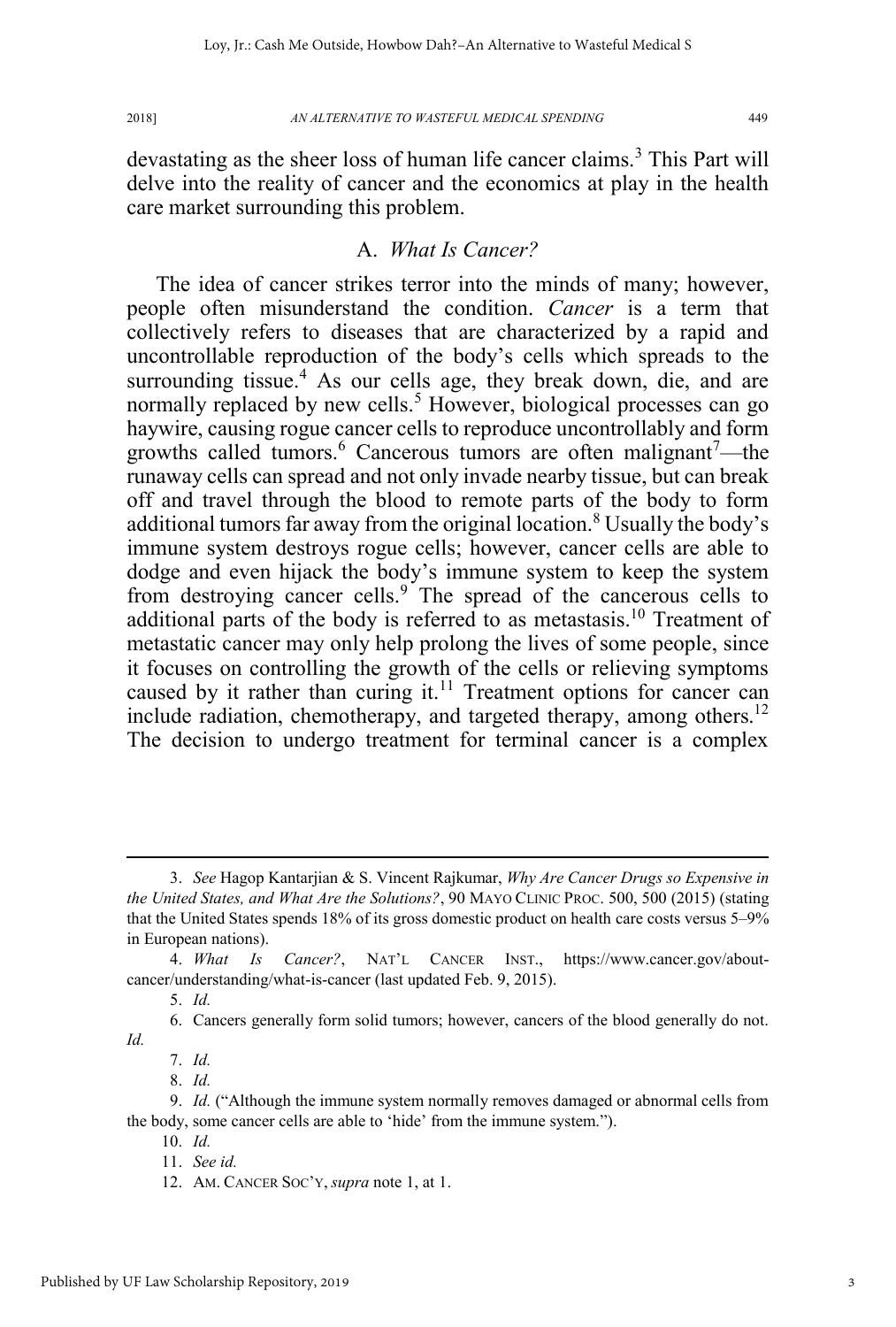decision that consists of a web of factors, not the least of which is the impact on family and loved ones.<sup>13</sup>

## B. *Cancer Diagnosis and Contributing Factors*

While many factors can contribute to the rate of cancer diagnosis.<sup>14</sup> individuals with a lower socioeconomic status (SES) experience both a higher prevalence and more cancer deaths than those with a higher SES.<sup>15</sup> In addition to a higher prevalence of cancer, those with a lower SES "are substantially more likely to be diagnosed with cancer at a later stage when treatment is more extensive, more costly, and less successful."<sup>16</sup> One study that examined the rate of colorectal cancer diagnosis found a striking relationship between SES and the stage at which colorectal cancer is diagnosed.<sup>17</sup> On a broad basis, the study found that individuals living in the lowest SES areas were 45% more likely to be diagnosed at a later stage than persons in the highest SES area.<sup>18</sup> More specifically, the study reported that within the poorest SES, Blacks were significantly more likely (68%) to be diagnosed with a late-stage disease than Whites  $(63.1\%)$ <sup>19</sup> Additional factors of an individual's diagnosis and ultimate outcome are the individual's "social context,"—housing condition, neighborhood poverty, and unemployment.<sup>20</sup>

The relationship between lower SES and high rates of late-stage diagnosis is difficult to precisely define and explain. A factor that could contribute to the higher rates could be a lack of access and availability of early screening detection.<sup>21</sup> Another contributing factor could be the attitudes to the culture of poverty that not only decrease the likelihood of those individuals utilizing early detection, but also cause a general unwillingness to seek care for manifesting symptoms.<sup>22</sup> Other factors that can account for a heightened rate of cancer include a higher likelihood of

22. *See id.*

 <sup>13.</sup> *See, e.g.*, EXTREMIS (f/8 Filmworks 2016) (depicting the stark reality of end-of-life care and how the decision whether to undergo care encompasses more than merely the effect on the patient themselves).

<sup>14.</sup> Jeanne Mandelblatt, *The Late-Stage Diagnosis of Colorectal Cancer: Demographic and Socioeconomic Factors*, 86 AM. J. PUB. HEALTH 1794, 1794–95 (1996) (citing age, race, socioeconomic status, and insurance status as factors that relate to cancer diagnosis).

<sup>15.</sup> AM. CANCER SOC'Y, *supra* note 1, at 50; *see also* Mandelblatt, *supra* note 14, at 1795 (suggesting poverty as the key through which other sociodemographic factors influence how severe a patient's cancer has progressed at diagnosis).

<sup>16.</sup> AM. CANCER SOC'Y, *supra* note 1, at 9.

<sup>17.</sup> *See* Mandelblatt, *supra* note 14, at 1795.

<sup>18.</sup> *See id.*

<sup>19.</sup> *See id.*

<sup>20.</sup> *See id.* at 1796.

<sup>21.</sup> *See id.* at 1795.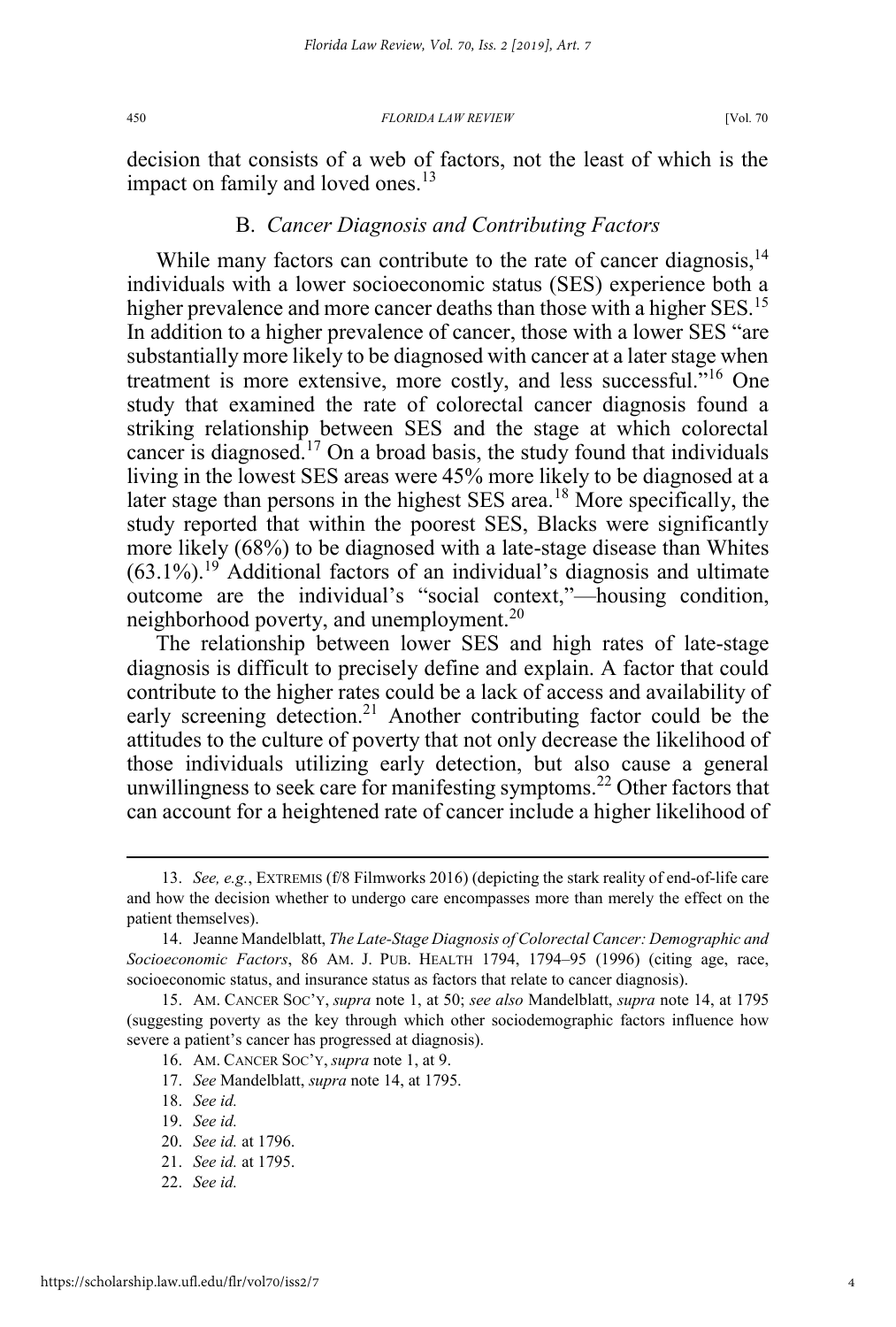engaging in behaviors that increase risk of cancer, such as workplace exposures or being overweight.<sup>23</sup> Further, the lion's share of cancer-care costs occur during the last year of life.<sup>24</sup>

Treatment for cancer is wide-ranging, depending on a number of factors like the type and phase of cancer present.<sup>25</sup> Treatment could include surgery, radiation, chemotherapy, immunotherapy, and targeted therapy, among others.<sup>26</sup> Chemotherapy is designed to kill cancer cells and can be administered orally, by injection, or intravenously.<sup>27</sup> As chemotherapy kills rapidly dividing cancer cells, however, it also slows the growth of healthy cells or kills them, causing painful side effects.<sup>28</sup> Another effective type of cancer treatment is radiotherapy, which involves administering high doses of radiation to kill cancer cells and shrink tumors.<sup>29</sup> Unsurprisingly, radiotherapy can be very expensive as it involves complex machines and numerous health care providers.<sup>30</sup> For instance, the external beam radiotherapy involves treatment that lasts up to six weeks with individual treatments five days a week.<sup>31</sup>

Chemotherapy and radiation treat many types of cancer effectively; however, it is not without physical cost in the form of side effects. For instance, common side effects for chemotherapy include fatigue, pain, mouth and throat sores, nausea and vomiting, blood disorders like anemia and leukopenia, hair loss, and various nervous-system effects. $32$ Accordingly, a patient must consider a horde of factors other than the side effects when deciding whether to undergo treatment for cancer.

 <sup>23.</sup> AM. CANCER SOC'Y, *supra* note 1, at 50.

<sup>24.</sup> *See* Angela Mariotto et al., *Projections for the Cost of Cancer in the United States: 2010–2020*, 103 J. NAT'L CANCER INST. 117, 121 (2011).

<sup>25.</sup> *Types of Treatment*, NAT'L CANCER INST., https://www.cancer.gov/about-cancer/ treatment/types (last visited Dec. 2, 2017).

<sup>26.</sup> *Id.*

<sup>27.</sup> *Chemotherapy*, NAT'L CANCER INST., https://www.cancer.gov/about-cancer/treatment/ chemotherapy (last visited Dec. 2, 2017).

<sup>28.</sup> For instance, chemotherapy can attack cells that line a person's mouth and intestine which could cause mouth sores and nausea. *Id.*

<sup>29.</sup> *Radiation Therapy*, NAT'L CANCER INST., https://www.cancer.gov/about-cancer/ treatment/radiation-therapy (last visited Dec. 2, 2017).

<sup>31.</sup> *Id.*

<sup>32.</sup> *Side Effects of Chemotherapy*, CANCER.NET (Aug. 2018), http://www.cancer.net/ navigating-cancer-care/how-cancer-treated/chemotherapy/side-effects-chemotherapy. Leukopenia is a condition defined by a lack of sufficient white blood cells. *Id.* Generally, chemotherapy destroys healthy cells like white blood cells in addition to the cancerous cells. *Id.* A low white blood cell level is dangerous because it leads to a higher risk of serious infection. *Id.* Anemia is characterized by a lack of sufficient red blood cells in the body and can lead to fatigue, dizziness, and shortness of breath. *Id.*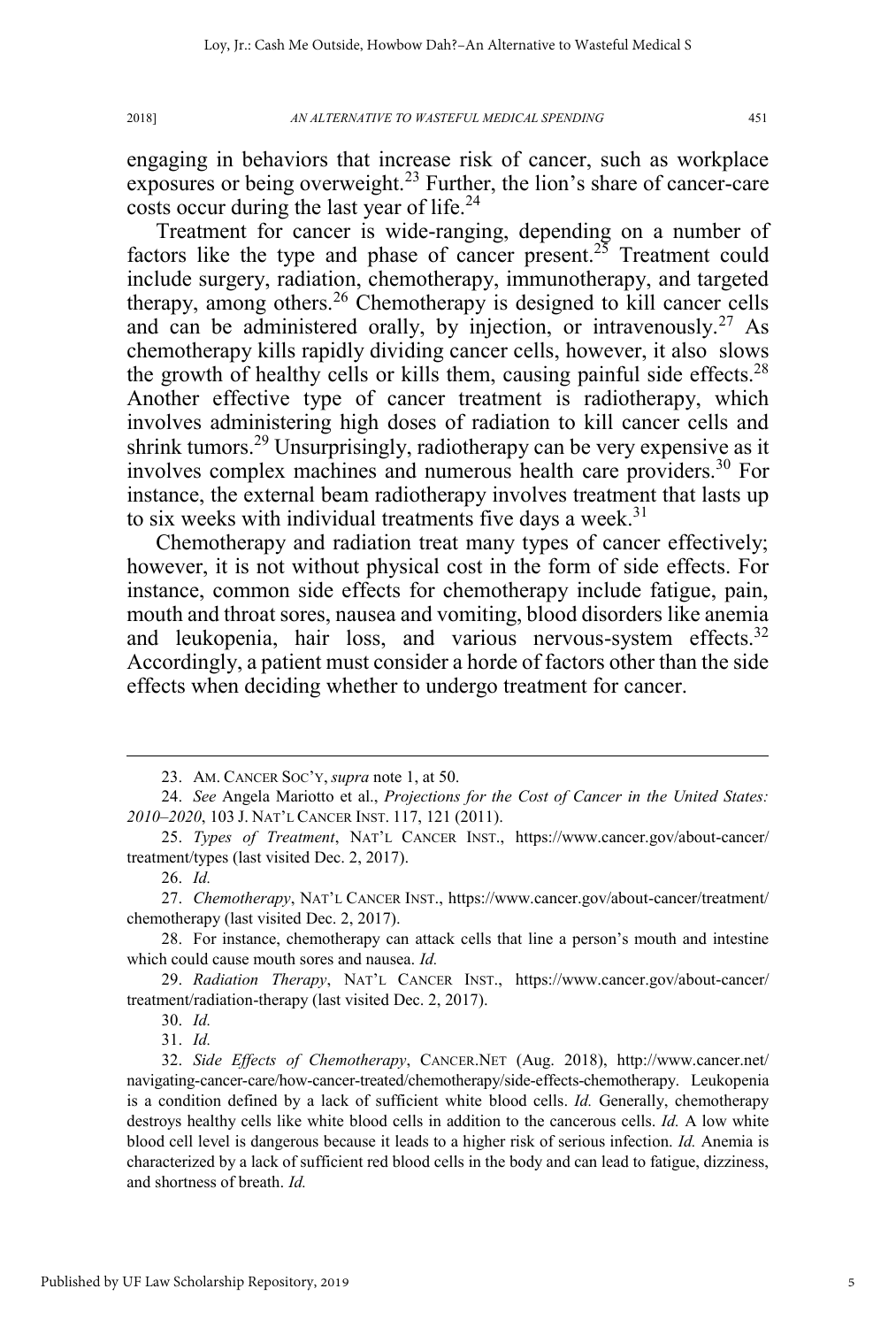#### C. *Market Economics*

The U.S. health care market is unique mainly because it is largely a for-profit industry, unlike the markets in European and other similar, advanced nations.<sup>33</sup> This structure creates interesting and adverse dynamics within the U.S. market regarding incentives and pricing structures. Further, the for-profit approach appears to result in consequences that are at least partially driven by demands for higher profits and higher heath care costs.<sup>34</sup> This misalignment from the supply side subsequently may lead to an imbalance in favor of profit-seeking behavior that discounts the lives of the individuals and patients on the demand side. Compare, for instance, that the health care costs in the United States account for 18% of the United States' gross domestic product, whereas in the European model those costs are only  $5\%$  to  $9\%$ .<sup>35</sup> In a true free market, prices are determined by what the market is willing to pay for a certain good or service.<sup>36</sup> However, the United States' health care system is anything but a free market. Patients who are deemed terminally ill find their "freedom to participate" in medical intervention substantially diluted because the patient's choice to become subject to a sickness is not a voluntary decision. More often than not, a patient's decision whether to undergo medical intervention is substantially offset for a number of reasons, lessening the leverage the "buyer" has in the market.

While the incentive shift that occurs within the patient–insurer relationship contributes to the inaccurate cost within the market, physicians' active role in determining cancer treatment options can also play a role.<sup>37</sup> In one survey, oncologists required a "survival rate of 2–4 months to justify a hypothetical treatment expense of \$70,000."<sup>38</sup> Thus, presenting a "cost-effectiveness threshold of \$300,000 per qualityadjusted life year  $(QALY)^{39}$  [to prescribe] hypothetical treatment," a threshold that exceeds most others in health care.<sup>40</sup> This implies that doctors are much more willing to utilize aggressive cancer treatment,

 <sup>33.</sup> Kantarjian & Rajkumar, *supra* note 3, at 500*.*

<sup>34.</sup> *Id.*

<sup>35.</sup> *Id.*

<sup>36.</sup> *Id.*

<sup>37.</sup> *See* Adam Schickedanz, *Of Value: A Discussion of Cost, Communication, and Evidence to Improve Cancer Care*, 15 ONCOLOGIST 73, 75 (2010) (reporting that in one study 88% of oncologists thought that cost should not impact treatment decisions at all).

<sup>39.</sup> A quality-adjusted life year (QALY) is a method of evaluating health improvement by combining the length of life with quality of life to produce a single number used to guide health care resource allocation decisions. *See* Milton C. Weinstein et al., *QALYs: The Basics*, 12 VALUE IN HEALTH S5, S5 (2009). One QALY equates to one year lived in perfect health. *Id.*

<sup>40.</sup> Schickedanz, *supra* note 37, at 74–75.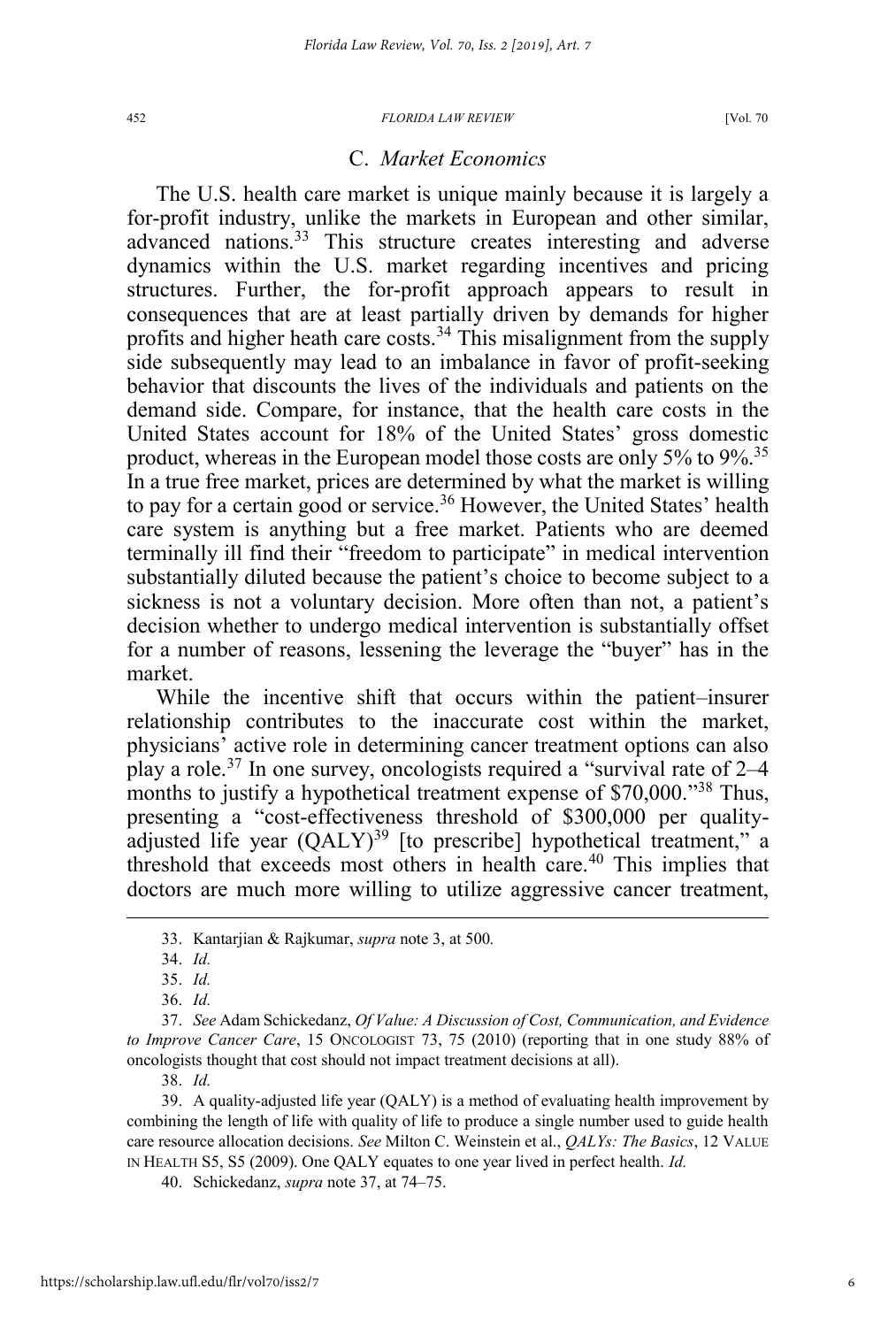regardless of the high cost, low return. Another study found that the prescription of overly aggressive radiation treatment that provided little, if any, benefit was also partially attributable to oncologists' propensity to prescribe radiation treatment in the final stages of a patient's life.<sup>41</sup> The study found that, while patients opted to go ahead with the treatment that was suggested by their oncologist as a possible ray of hope as their eminent death approached, that decision could also be attributed to the difficulty of confronting the switch from fighting the cancer to providing symptomatic care.<sup>42</sup> Rather than suggesting a change of focus, it would seem easier for oncologists to simply suggest a heroic last-ditch effort at one more round of chemotherapy regardless of the limited benefit.<sup>43</sup> Inefficiencies in over-prescribing end-of-life heroic measures can lead to a poor utilization of resources which leads to higher costs for limited benefit that may not even align with the patient's wishes. Changes to the health care system (and the health insurance market more specifically) that more accurately align patient incentives with the true wishes of the patient should be a top priority for providers, insurers, and lawmakers interested in improving health care in the United States.<sup>44</sup>

Cancer is a significant driver of health care costs—the direct medical costs for cancer in the United States in 2014 were \$87.8 billion<sup>45</sup> and are projected to rise<sup>46</sup> partially due to more effective targeted treatments becoming the new standard of care.<sup>47</sup> A wide range of factors contribute to the high cost of providing care—the cost of follow-up care, the cost of expensive procedures, and the cost of cancer drugs are just a few. Generally, the cost of cancer can be broken down into direct medical costs and indirect medical costs.48 Direct medical costs are the costs associated with care that the patient receives—for instance, hospitalizations, surgery, radiation, and chemotherapy—and are usually measured by adding insurance payments along with patient out-of-pocket

42. *Id.*

44. *See* Schickedanz, *supra* note 37, at 74.

 <sup>41.</sup> Craig C. Earle et al., *Aggressiveness of Cancer Care Near the End of Life: Is It a Quality-of-Care Issue?*, 26 J. CLINICAL ONCOLOGY 3860, 3862 (2008).

<sup>43.</sup> *Id.* As an aside, one must also question the incentives oncologists receive from drug companies and whether that monetary interest is not insignificant. *See id.*

<sup>45.</sup> *Economic Impact of Cancer*, AM. CANCER SOC'Y, https://www.cancer.org/cancer/ cancer-basics/economic-impact-of-cancer.html (last updated Apr. 15, 2017).

<sup>46.</sup> *See* Mariotto et al., *supra* note 24, at 124 (projecting the cost of providing cancer care in the United States to be \$157.77 billion by 2020).

<sup>47.</sup> *Id.*

<sup>48.</sup> K. Robin Yabroff, *Economic Burden of Cancer in the United States: Estimates, Projections, and Future Research*, 20 CANCER EPIDEMIOLOGY BIOMARKERS & PREVENTION 2006, 2007 (2011).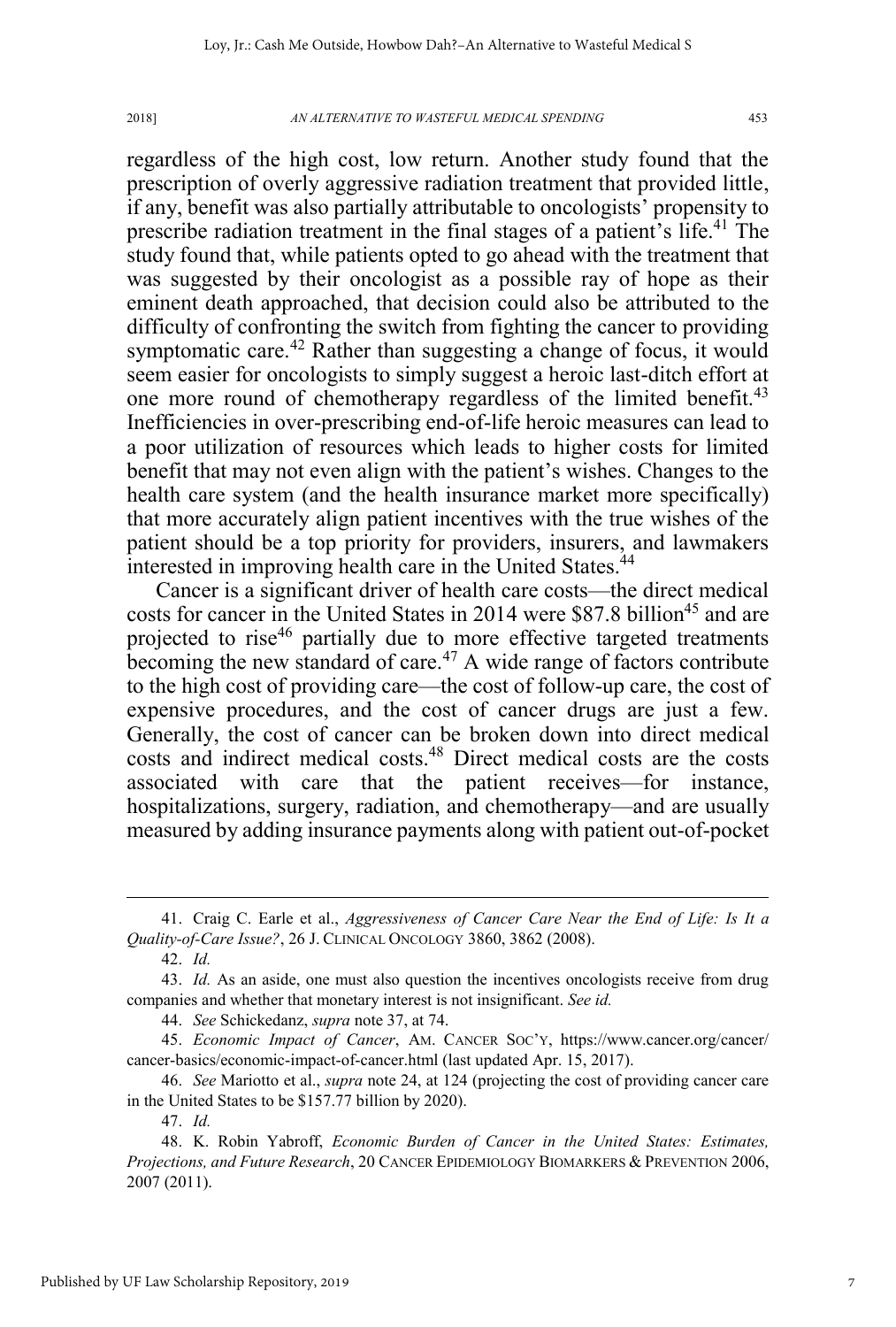copayments and deductibles.<sup>49</sup> Indirect costs are associated with "time spent receiving medical care, time lost from work or other usual activities (morbidity costs), and lost productivity due to premature death (mortality costs)."<sup>50</sup> Thus, the true cost of providing care is impossible to calculate looking only at direct medical expenditure. Rather, the true cost of cancer takes a toll on the entire economy, affecting productivity and an individual's earnings and employment status.<sup>51</sup> Additionally, not only is the cost associated solely with the individual suffering from the cancer, but costs are borne by caregivers and families. $52$ 

The United States spends more on health care per capita than any other wealthy nation.<sup>53</sup> In 2013, the United States spent 17.1% of its gross domestic product on health care—nearly 50% more than the next highest spender globally, France.<sup>54</sup> Despite the amount of money poured into the system, the United States fares far worse in comparison to other similarly situated nations.<sup>55</sup> One study found that 68% of Americans aged 65 and older had at least two chronic health issues while international percentages ranged from 33% to 56%.56 Additionally, in 2013 the United States had the lowest life expectancy (78.8 years) compared to the OECD median  $(81.2 \text{ years})$ .<sup>57</sup> As a result, the high cost of health insurance paired with the lackluster results causes financial hardship for a number of U.S. citizens.58 So much so that "[t]he burden of the cost of care is now

52. Yabroff, *supra* note 48, at 2008, 2012.

53. David U. Himmelstein & Steffie Woolhandler, *The Current and Projected Taxpayer Shares of US Health Costs*, 106 AM. J. PUB. HEALTH 449, 449 (2016); *see also* Florence K. Tangka et al., *Cancer Treatment Cost in the United States*, 116 CANCER 3477, 3477 (2010) (stating more specifically, the majority of cancer care cost is incurred in the last few months of life).

54. David Squires & Chloe Anderson, *U.S. Health Care from a Global Perspective: Spending, Use of Services, Prices, and Health in 13 Countries*, 15 COMMONWEALTH FUND 1, 2 (2015).

55. Olga Khazan, *U.S. Healthcare: Most Expensive and Worst Performing*, ATLANTIC (June 16, 2014), https://www.theatlantic.com/health/archive/2014/06/us-healthcare-most-expensiveand-worst-performing/372828/.

56. Squires & Anderson, *supra* note 54, at 7.

 <sup>49.</sup> *Id.*

<sup>50.</sup> *Id.* at 2008.

<sup>51.</sup> *See* Gery P. Guy Jr. et al., *Economic Burden of Cancer Survivorship Among Adults in the United States*, 31 J. CLINICAL ONCOLOGY 3749, 3754 ("The plausible range of aggregate annual net productivity loss among cancer survivors was \$9.6-16.0 billion among those age 18- 64 years and \$8.2-10.6 billion in cancer survivors age  $\geq$  65 years.").

<sup>58.</sup> *See* Amy S. Kelley et al., *Out-of-Pocket Spending in the Last Five Years of Life*, 28 J. GEN. INTERNAL MED. 304, 304–09; *see also* M. Pisu et al., *Economic Hardship of Minority and Non-Minority Cancer Survivors 1 Year After Diagnosis: Another Long-Term Effect of Cancer?*, 121 CANCER 1257, 1261 (2015) ("[O]ur findings indicate almost 50% of survivors experienced economic hardship about 1 year after diagnosis.").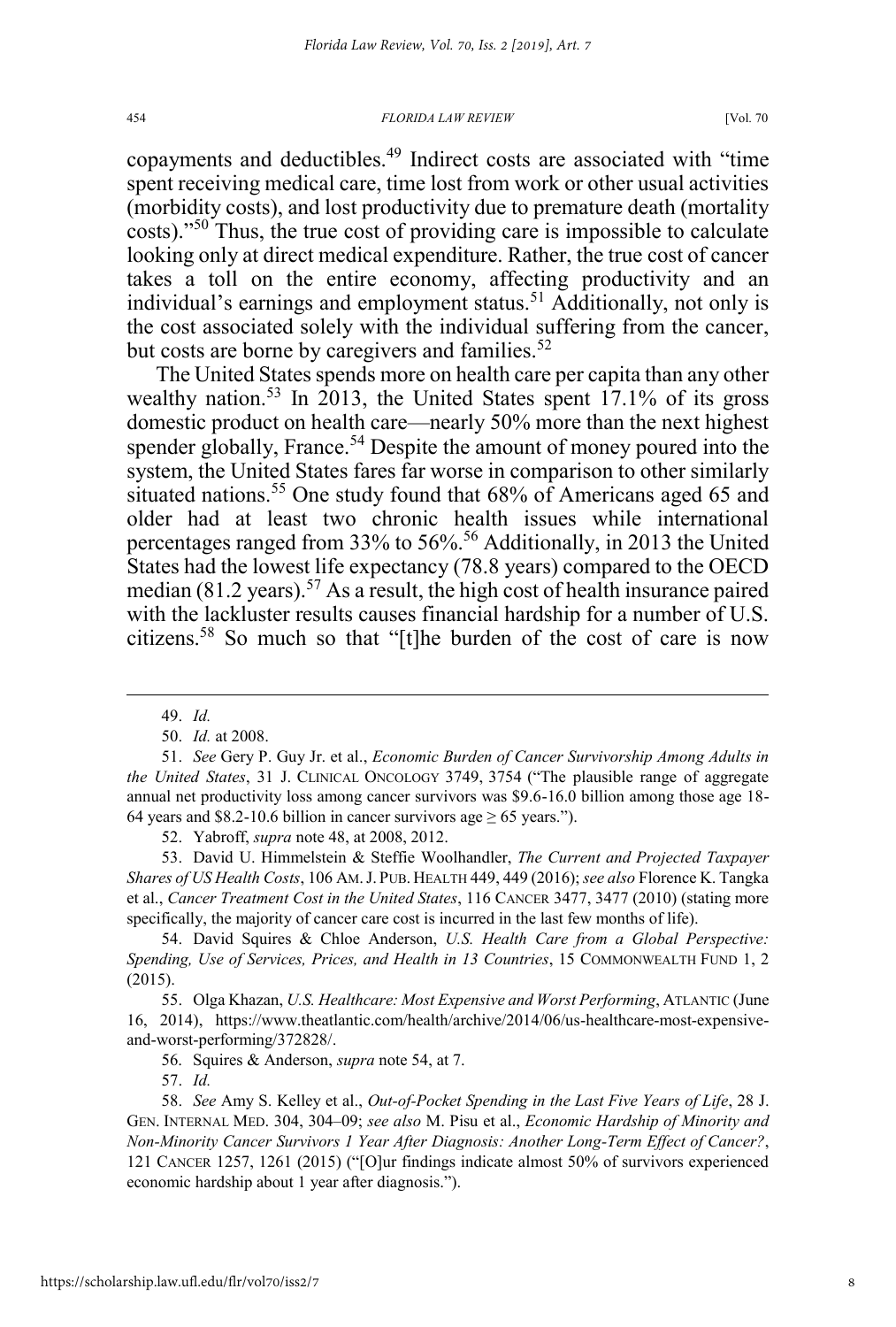considered an additional side effect of cancer and its treatment."<sup>59</sup> A large portion of the costs that are attributable to financial hardship are not a result of undergoing the treatments, but rather the high costs that lead to the inability to afford the cancer drugs after receiving the treatments.<sup>60</sup> For instance, one study found that cancer survivors had higher mean annual expenditures compared to those who were not diagnosed with cancer.<sup>61</sup> Further, "the annual excess economic burden of cancer survivorship among those recently diagnosed was \$16,213 per cancer survivor age 18–64 years and \$16,441 per cancer survivor aged over 65 years."<sup>62</sup> With the growing number of cancer survivors increasing substantially over time due to advances in treatment, early detection, and increased life expectancy, the cost of follow-up care becomes an important factor for patients diagnosed with cancer to consider. $63$ 

Another negative consequence of high cost of care manifests itself in medication nonadherence.<sup>64</sup> "It has been estimated that nearly half of prescription medications for chronic disease are not taken as properly described."<sup>65</sup> Medication nonadherence accounts for more than \$100 billion a year in the form of increased health services utilization, hospital admission, and adverse drug events associated with nonadherence.<sup>66</sup> One study suggested that "[n]onadherence may have a substantial impact on the [outcome] of oral regimens for the prevention or treatment of malignancies."<sup>67</sup> While it may seem like those suffering from cancer would "have more to lose" and subsequently incentivize them to strictly adhere to medication regimens, studies have suggested otherwise.<sup>68</sup> To

 <sup>59.</sup> *See* Pisu et al., *supra* note 58. Some studies have termed the economic burden of receiving medical care "financial toxicity." *See* Julie McNulty & Nandita Khera, *Financial Hardship—an Unwanted Consequence of Cancer Treatment*, 10 HEALTH ECON. 205, 206 (2015). Financial toxicity can lead to treatment nonadherence and lifestyle changes that impact the patient's quality of life and affect the treatment's efficacy. *Id.*; *see also* Jennifer L. Malin et al., *Wrestling with the High Price of Cancer Care: Should We Control Costs by Individuals' Ability to Pay or Society's Willingness to Pay?*, 28 J. CLINICAL ONCOLOGY 3212, 3212 (2010) (stating that 62% of personal bankruptcies are estimated to be a result of medical expenses).

<sup>60.</sup> *See* Pisu et al., *supra* note 58, at 1262.

<sup>61.</sup> Guy et al., *supra* note 51, at 3754.

<sup>62.</sup> *Id.*

<sup>63.</sup> *Id.*

<sup>64.</sup> Walid F. Gellad, Center for Health Equity Research and Promotion, *Targeted Cancer Therapy: From Bench to Bedside to Patient*, 32 J. CLINICAL ONCOLOGY 268, 268 (2014).

<sup>65.</sup> *Id.*

<sup>66.</sup> *Id.*

<sup>67.</sup> Ann H. Partridge et al., *Adherence to Therapy with Oral Antineoplastic Agents*, 94 J. NAT'L CANCER INST. 652, 659 (2002).

<sup>68.</sup> Theodore Darkow et al., *Treatment Interruptions and Non-Adherence with Imatinib and Associated Healthcare Costs*, 25 PHARMACOECONOMICS 481, 483 (2007) (citing a study that documented a low rate of medication adherence in individuals despite infection of HIV).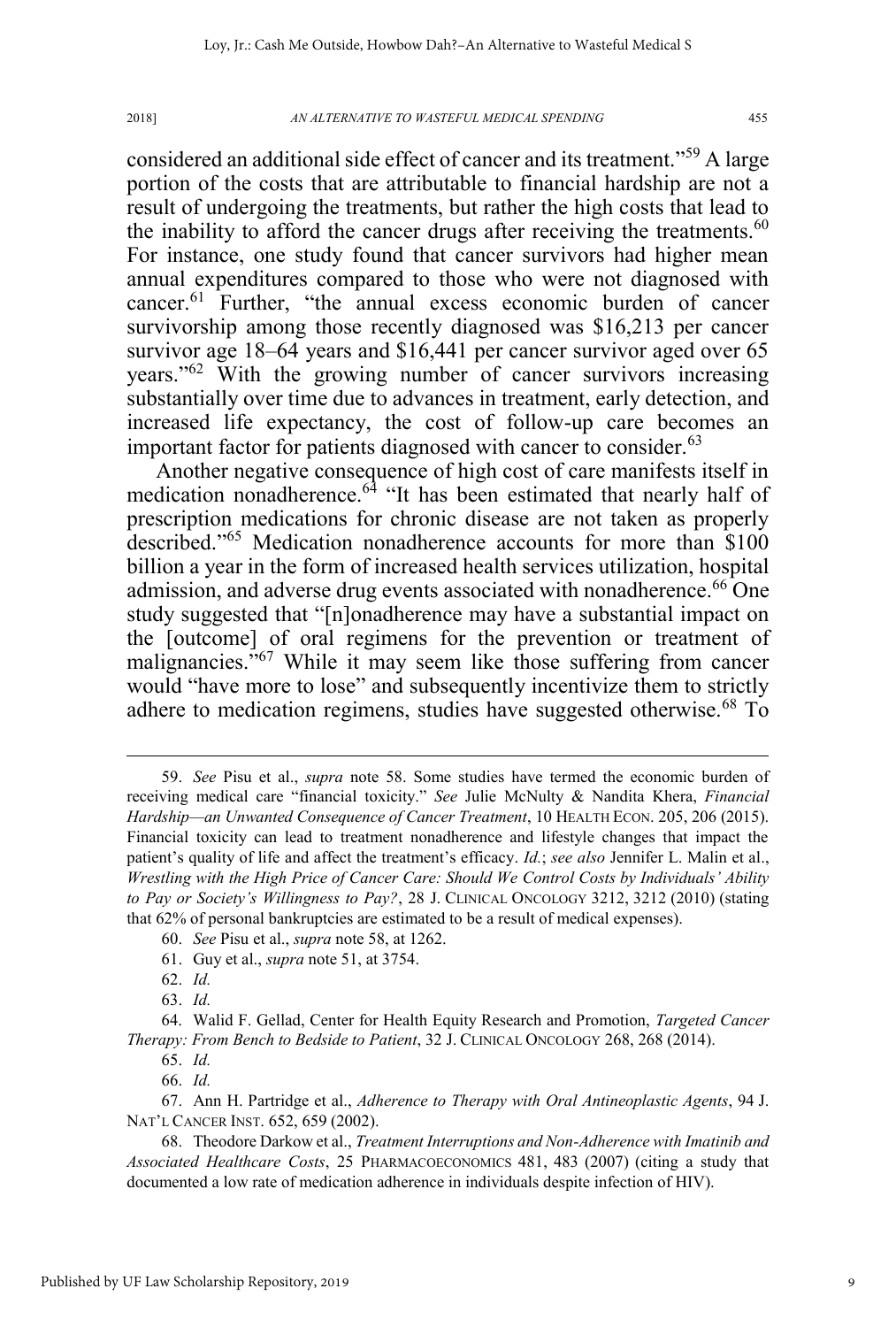illustrate the need for strict adherence, one study documented that even a low rate of nonadherence of 85% was associated with the medication failure and spawning of cellular cancer clones.<sup>69</sup> Nonadherence is increasingly becoming a problem for patients suffering from cancer because traditionally, anticancer therapies have been administered in hospitals and physicians' offices which led to health care providers ensuring a full chemotherapy regime.<sup>70</sup> However, a growing number of anticancer therapies are administered orally, outside the formal health care setting, and therefore depend on the patient's rate of medication adherence.<sup>71</sup>

Further, anxiety over the cost of receiving treatment is not relegated to the traditionally poor patient.<sup>72</sup> Rather, one study found that the direct and indirect costs of care were factors that were considered by a wide swath of privately insured patients, regardless of income.<sup>73</sup> Accordingly, the financial costs associated with immediate and long-term cancer care should be more of a factor in determining cancer treatment and health policy, especially in decisions that affect individuals in a lower SES.<sup>74</sup>

One of the most significant factors driving a higher cost of care is the cost of cancer drugs. The price of pharmaceuticals in the United States is markedly higher than the price of the same pharmaceuticals in similar nations.<sup>75</sup> The cost of drugs associated with cancer care is growing at a rate of  $15\%$ —twice the rate of the overall market.<sup>76</sup> As of 2010, there were at least 100 new molecules for cancer treatment in phase III trials; however, there was no indication that any of these drugs would lead to cheaper alternatives to the currently available cancer drugs.<sup>77</sup> In the United States, the average for a single patient's annual cost of cancer drugs ballooned from the \$5,000 to \$10,000 range to more than \$100,000 in less than fifteen years.<sup>78</sup> However, the price of cancer drugs is not the only concerning factor in providing care to the terminally ill. Cancer-

73. *See id.* at 254 (stating that a low SES was not a reliable measure to determine a patient's concern over cost of care).

74. *See* Pisu et al., *supra* note 58, at 1263.

75. Squires & Anderson, *supra* note 54, at 5 (citing a study that found a 50% lower price for pharmaceuticals in Canada, Australia, and the United Kingdom compared to the United States).

76. Schickedanz, *supra* note 37, at 74.

 <sup>69.</sup> Stacie B. Dusetzina et al., *Cost Sharing and Adherence to Tyrosine Kinase Inhibitors for Patients with Chronic Myeloid Leukemia*, 32 J. CLINICAL ONCOLOGY 306, 309 (2014).

<sup>70.</sup> *Id.* at 310.

<sup>71.</sup> *Id.* at 309–10.

<sup>72.</sup> *See* Tammy K. Stump et al., *Cost Concerns of Patients with Cancer*, 9 J. ONCOLOGY PRAC. 251, 253 (2013) (stating that cost concerns exist outside the traditionally "vulnerable" patient group).

<sup>78.</sup> Kantarjian & Rajkumar, *supra* note 3.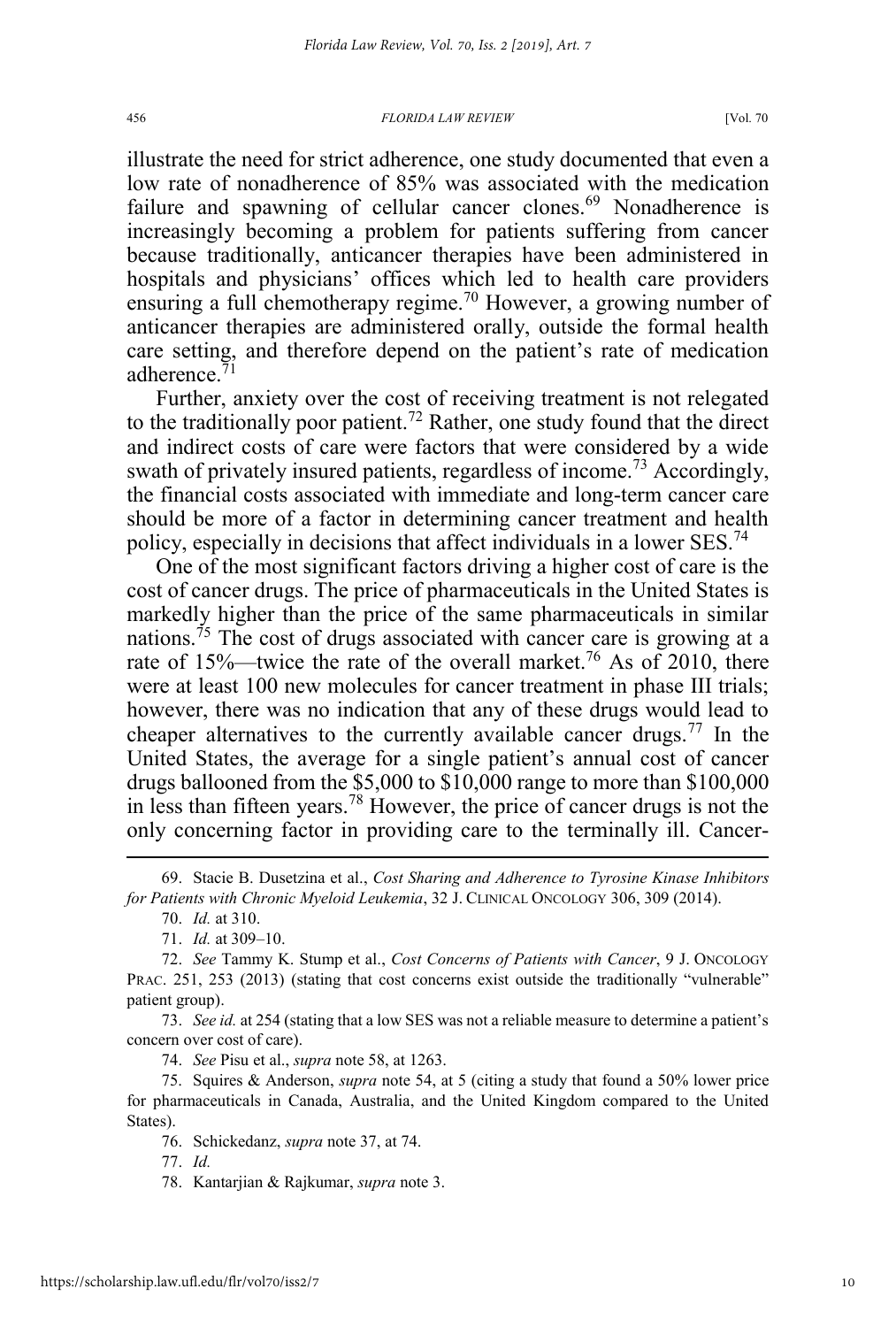specific spending has doubled in the past twenty years, a larger increase than general medical spending as a whole.<sup>79</sup> For instance, in 1987 the total medical cost of cancer was \$24.7 billion, adjusted for inflation as of 2007.<sup>80</sup> From 1987 to 2001 through 2005, the medical cost of cancer increased 98% to \$48.1 billion.<sup>81</sup> Although there is a downward trend in cancer occurrence, cancer spending has increased due to an aging population that is living longer due to medical advancements that prolong life.<sup>82</sup> Simple changes have helped push against the rise in the cost of cancer care such as providing chemotherapy and radiation treatment in an outpatient setting; however, these changes are unable to combat the rising cost associated with a larger population of those ailing from cancer.<sup>83</sup> So who is footing the bill for this care?

As already the biggest bearer of costs, private insurers' burden has swelled to over half of all cancer-caused medical expenditures.<sup>84</sup> One study found that of the recently diagnosed cancer survivors aged 18 to 64, private insurers pay for nearly 70% of medical expenditures.<sup>85</sup> One aspect that contributes to the increase in size of private insurers' burden is the implementation of early screening efforts in younger generations.<sup>86</sup> While the population served by Medicaid is small, its share of the cost experienced the largest relative increase, likely attributable to paying for care associated with cancers that were detected at a late stage.<sup>87</sup>

In order to combat the rising costs of cancer, many medical costs and expenses are being shifted from insurers to patients through higher premiums and higher deductibles.<sup>88</sup> The cost shift to higher premiums and deductibles puts cancer survivors who are of working age at a serious threat of financial hardship, with one study reporting one in four having experienced financial hardship due to the cost of medical expenditure.<sup>89</sup> The exposure to higher financial insecurity will only increase with the higher cost of care—seemingly forcing patients to continue to elect for higher deductible plans in order to manage some costs.  $90$ 

87. *Id.*

89. *Id.*

 <sup>79.</sup> Tangka et al., *supra* note 53, at 3482.

<sup>80.</sup> *Id.* at 3479.

<sup>81.</sup> *Id.* at 3479–80.

<sup>82.</sup> *Id.* at 3482.

<sup>83.</sup> *Id.*

<sup>84.</sup> *Id.*

<sup>85.</sup> Guy et al., *supra* note 51, at 3754.

<sup>86.</sup> Tangka et al., *supra* note 53, at 3483.

<sup>88.</sup> K. Robin Yabroff et al., *Financial Hardship Associated with Cancer in the United States: Findings from a Population-Based Sample of Adult Cancer Survivors*, 34 J. CLINICAL ONCOLOGY 259, 265 (2016).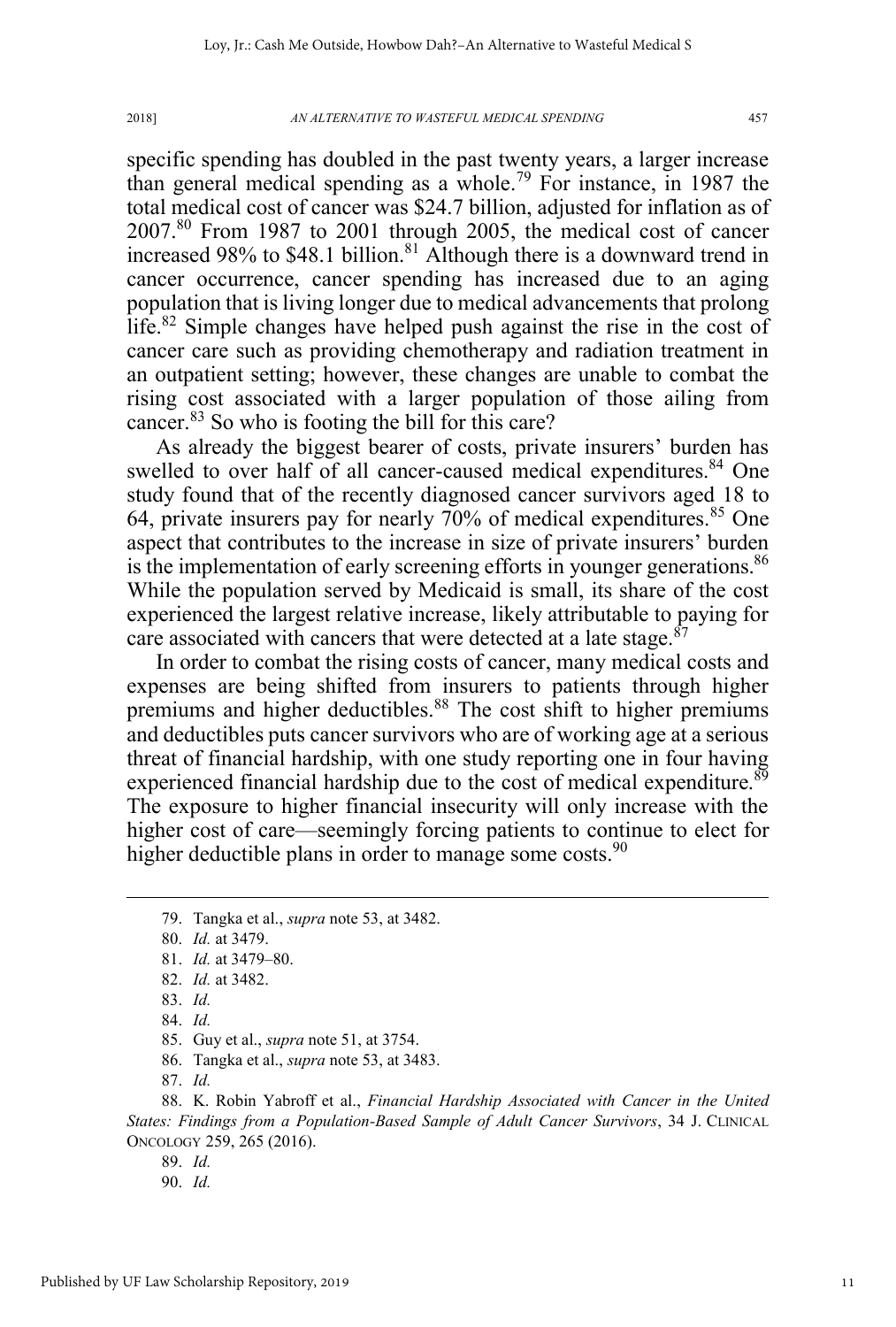What is the real-world response to the higher costs? "[E]vidence suggests that cancer survivors with financial hardship or higher out-ofpocket costs are more likely to delay or forgo general medical care and cancer care and have poorer adherence to cancer treatment, compared with those without financial hardship or lower out-of-pocket costs."<sup>91</sup> One national study estimated two million cancer survivors did not seek required medical services because of cost.<sup>92</sup> Furthermore, cancer survivors who experience financial hardship are also more likely to report poor quality of life.<sup>93</sup>

The cost of cancer is often studied in terms of medical costs; however, "the true burden of cancer includes nonmedical costs for travel and child care, costs incurred by caretakers, and nontangible costs associated with psychological pain and stress, as well as loss of productivity."<sup>94</sup> One study reported one in four cancer survivors have experienced psychological hardship in response to the financial difficulty in paying for care. $55$  A cancer diagnosis can interrupt employment and "have negative consequences on earnings, career development, retirement decisions, and a personal sense of self-efficacy."<sup>96</sup> This is of concern because employer-provided health insurance is the main source of insurance among working-age individuals and "employment disruption or limitations in the ability to work may reduce access to insurance, and when combined with reduced earnings, may increase the risk of material and psychological financial hardship."97

## D. *Changes to Health Care*

The high cost of cancer care is receiving increasing attention.<sup>98</sup> For instance, one study suggests that future efforts to change health care could include consumer-driven health care options, such as Health Savings Accounts and High-Deductible Health Plans that would increase a patient's options while also increasing the burden of care the patient would have to pay in the form of out-of-pocket expenses.<sup>99</sup> The inevitable rise of the cost of cancer care and the shifting burdens for the associated

 <sup>91.</sup> *Id.*

<sup>92.</sup> Yabroff, *supra* note 48, at 2012.

<sup>93.</sup> *Id.*

<sup>94.</sup> Tangka et al., *supra* note 53, at 3483.

<sup>95.</sup> Yabroff et al., *supra* note 88, at 263–64.

<sup>96.</sup> *Id.* at 266.

<sup>97.</sup> *Id.*

<sup>99.</sup> Tangka et al., *supra* note 53, at 3483.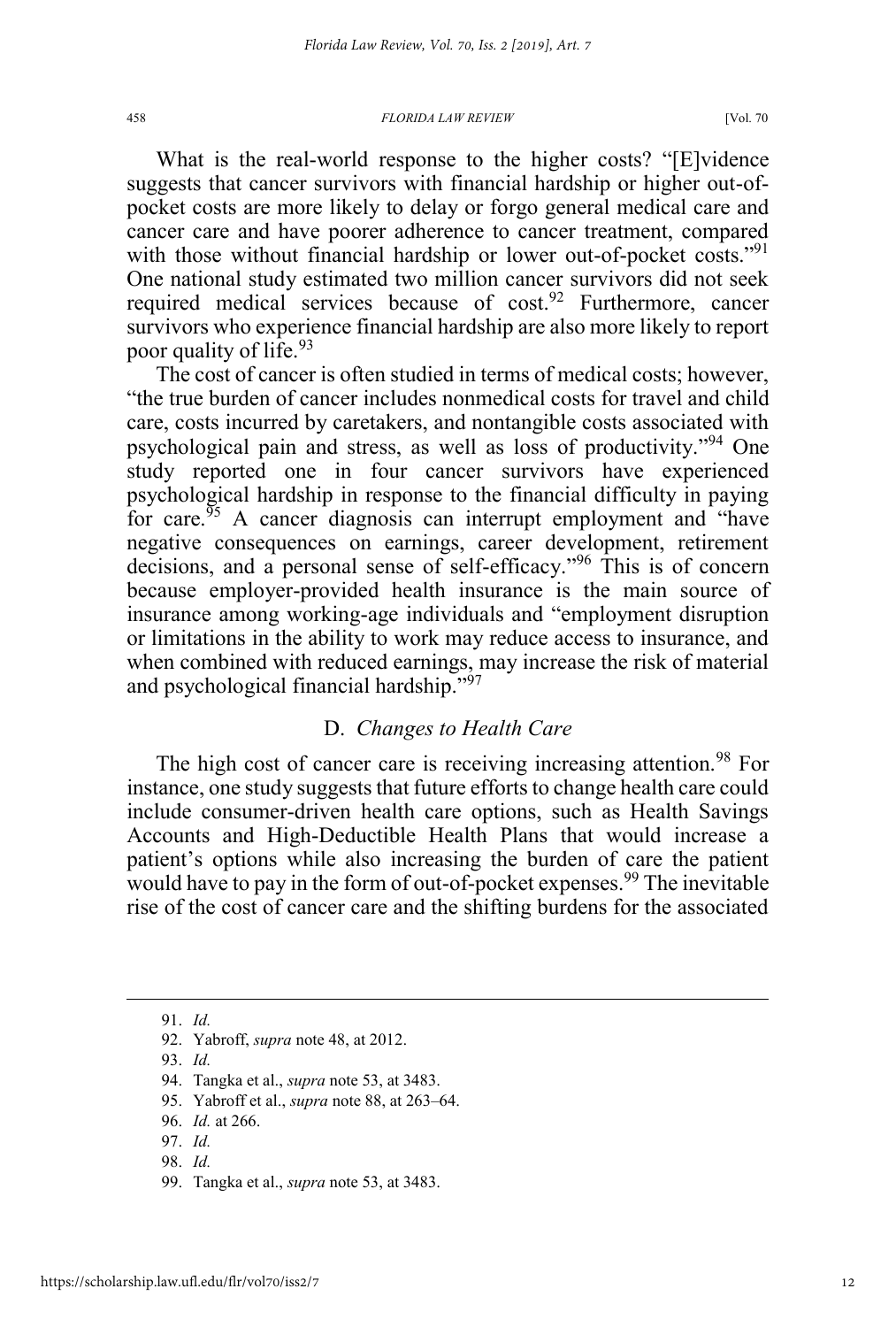$costs<sup>100</sup>$  present a bleak, yet crucial question that must be confronted by every person diagnosed with cancer: At what cost?

One cannot accurately respond to that question without understanding the inefficiencies present in the health care market. In an efficient market, consumers' willingness to pay conveys the value consumers place on a given product and signals the proper supply levels to producers.<sup>101</sup> However, the U.S. health care system is far from a picture of efficiency. As a general concept, utilization of health insurance skews the incentivebased structure of an efficiently operating market to favor overconsumption as patients are no longer bearing the full cost of the product.<sup>102</sup> One suggested change to the insurance structure is to create a more accurate cost-sharing scheme that is based not on cost but value.<sup>103</sup> A value-based scheme could lower the copay for high-value products and services to encourage use while simultaneously increasing the amount patients would have to pay to utilize low-value services.<sup>104</sup> A shift towards a value-based approach is likely to help stem the rising cost of care while simultaneously providing patients with care options that best reflect their desires and provide outcomes that are accurately reflected in their pretreatment decision-making analysis.

The Patient Protection and Affordable Care Act<sup>105</sup> (ACA) has been the most expansive and wide-reaching overhaul of the health care industry in the United States since the passage of Medicare and Medicaid.<sup>106</sup> However, despite its passage, health care costs have continued to rise, albeit it at a slower rate due to the ACA implementation.<sup>107</sup> Pursuant to the passage of the ACA, many sectors of the health care industry have been affected by new regulation, including health insurance providers. However, while the ACA is a solid point from which discussion regarding improving the current state of the market can begin, it is by no means a final solution to the inefficiencies of the U.S. health care system.<sup>108</sup>

105. Pub. L. No. 111-148, 124 Stat. 119 (codified as amended in scattered sections of 42 U.S.C.).

106. Frederic E. Shaw et al., *The Patient Protection and Affordable Care Act: Opportunities for Prevention and Public Health*, 384 LANCET 75, 75 (2014).

107. *See* PRICEWATERHOUSECOOPERS, MEDICAL COST TREND: BEHIND THE NUMBERS 2017, at 2 (2016) (predicting a 6.5% increase in health care in 2017).

108. *See* Heidi W. Albright et al., *The Implications of the 2010 Patient Protection and Affordable Care Act and the Health Care and Education Reconciliation Act on Cancer Care Delivery*, 117 CANCER 1564, 1564 (2011).

 <sup>100.</sup> *See id.*

<sup>101.</sup> Schickedanz, *supra* note 37, at 74.

<sup>102.</sup> *Id.*

<sup>103.</sup> *Id.*

<sup>104.</sup> *See id.*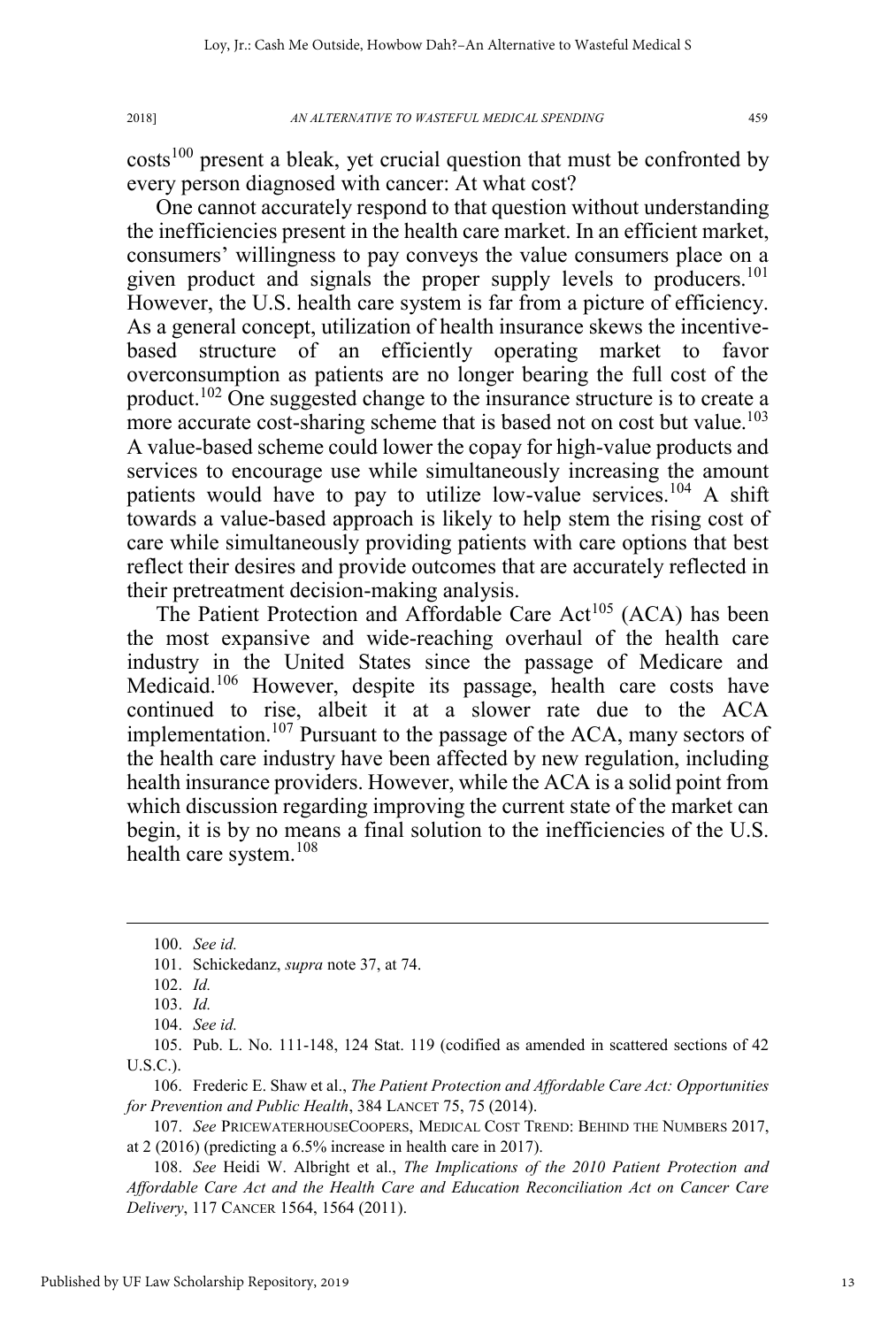Society is experiencing an awakening. The creation of the internet helped usher in a new perspective on life across the globe. Alternative medicine is gaining recognition, new lifestyles are being adopted, and many individuals in western culture are turning to what was once written off as "eastern medicine." The public's perception of "health" is undergoing rapid and radical change.

#### II. CASH ME OUTSIDE

A need for a change to health care delivery is evident. Too often the choice of whether to receive additional medical treatment is inherently biased in that additional medical intervention is the default—the vantage point from which patients determine treatment plans—rather than viewing additional medical intervention merely as an option among several alternatives. While open communication within a physician– patient relationship is crucial to a patient's ultimate decision, a doctor's own discomfort over a patient's decision to "do nothing" undoubtedly influences the decision-making process. Emerging medical technology unquestionably allows humans to live longer and certainly in most cases, much better; however, although technology allows patients to reap a longer lifespan, living longer is not necessarily the best plan for every patient suffering from a terminal cancer. Giving patients a right to choose what seems like a radical, fringe possibility is a tenet in patient autonomy that balances the costs and benefits of end-of-life care.

At first glance, the cash-back incentive provision would certainly offend society's conscience by seeming to put a price on a patient's life, similar to the death panel discussion that has followed for years after the passage of the ACA.<sup>109</sup> Further, a contractual provision like this would surely come under fire for being offensive to public policy and would be challenged as unenforceable in the courts.<sup>110</sup> However, as this Note explains, unsavory contractual terms that are entered into freely by two independent agents should not be stricken as unenforceable merely over the public's shock of such blunt provisions.<sup>111</sup> This Part explores the possible hang-ups the cash-rebate provision would likely confront and distinguishes similar, yet different analogies that would likely be made in

 <sup>109.</sup> *See, e.g.*, Sarah Kliff, *Why Talk of Non-Existent Obamacare Death Panels Won't Die*, WASH. POST (Jan. 9, 2013), https://www.washingtonpost.com/news/wonk/wp/2013/01/09/whytalk-of-non-existent-obamacare-death-panels-wont-die/?utm\_term=.a78adafe6b5f (documenting the public outrage that followed Sarah Palin's Facebook post that criticized the Affordable Care Act's "death panels" that turned out to be nonexistent).

<sup>110.</sup> *See* RESTATEMENT (SECOND) OF CONTRACTS § 178 (AM. LAW INST. 1981).

<sup>111.</sup> *See id.* ch. 8, intro. note (stating that the principle of freedom to contract is in the public's best interest to have broad powers in determining terms of an agreement that are reached as a result of a bargain).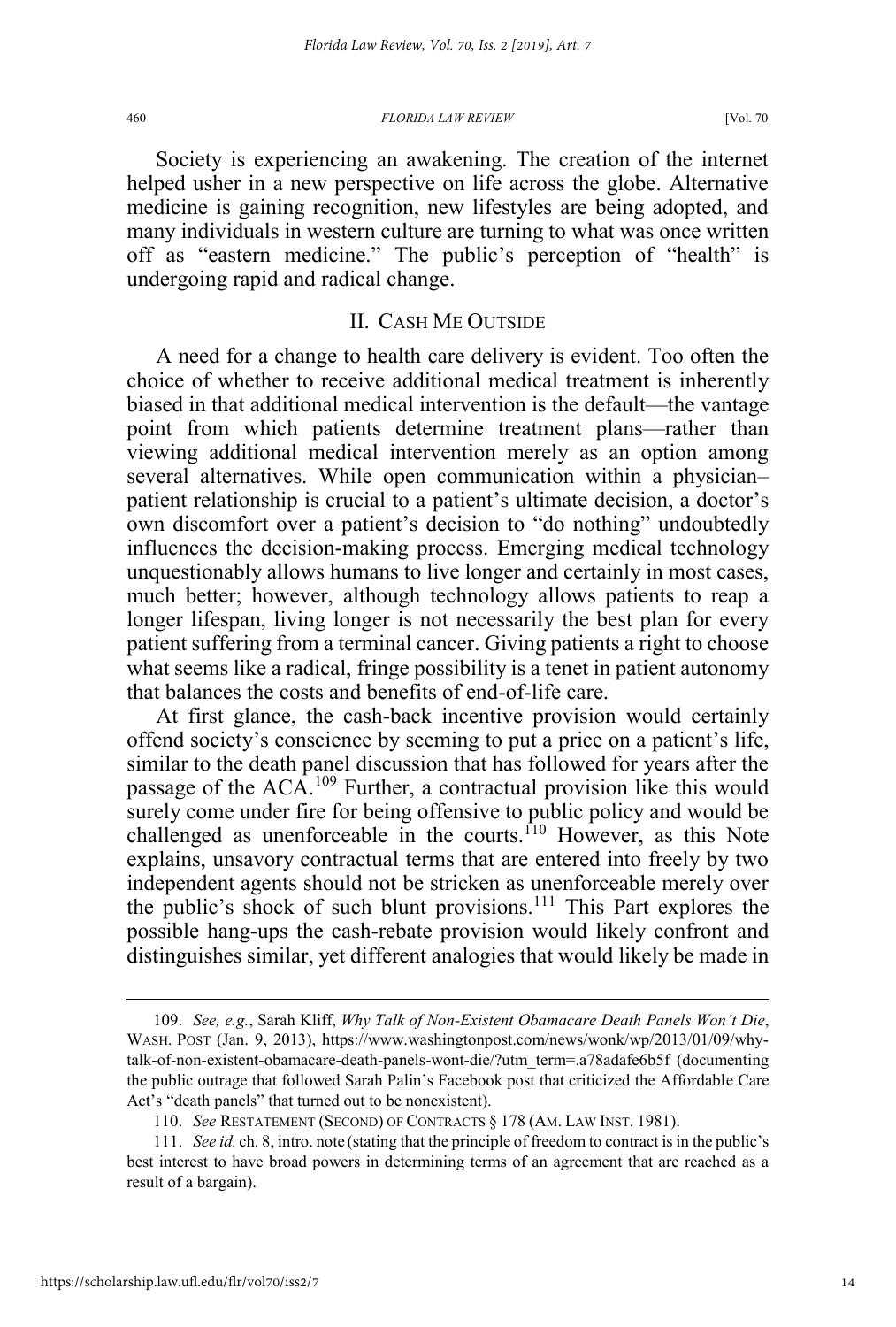comparison to the provision. This Part concludes with legislative suggestions that would take the provision from mere proposition to viable alternative option for patients.

#### A. *Unenforceability on Grounds of Public Policy*

The predominant hurdle this idea would likely confront is the contention that the agreement between the insurer and patient would be unenforceable as it seemingly violates public policy. Fundamental to all contract law is the principal of an individual's freedom to contract.<sup>112</sup> However, while an individual is free to contract, a validly formed contract may nevertheless be held unenforceable for public policy concerns.<sup>113</sup> Contract law holds that an agreement is unenforceable on grounds of public policy if either legislation provides for such unenforceability or "the interest in its enforcement is clearly outweighed in the circumstances by a public policy against the enforcement of such terms."<sup>114</sup> Essentially, "the need to protect public policy must outweigh the enforcement of the contract."<sup>115</sup>

The Restatement of Contracts (Second) provides for a cost–benefit approach to determine whether an agreement is offensive to the public.<sup>116</sup> The modern view put forth by the Restatement utilizes a fact-specific analysis to determine whether an agreement is offensive to public policy.<sup>117</sup> Courts have acknowledged this approach in striking down consensual agreements on grounds of public policy concerns.<sup>118</sup> Accordingly, this fact-specific analysis has produced a wide range of agreements that, while not illegal to perform per se, have been held unenforceable.<sup>119</sup> Accordingly, the characterization of these agreements bears little significance and one cannot rely solely upon these distinctions<sup>120</sup>

When undergoing the cost–benefit analysis proposed by the Restatement, the "court may consider the strength of the policy through legislation or case law, the likelihood that rendering the term or contract

116. *See* RESTATEMENT (SECOND) OF CONTRACTS § 178 (AM. LAW INST. 1981).

117. *See* 5 SAMUEL WILLISTON & RICHARD A. LORD,ATREATISE ON THE LAW OF CONTRACTS § 12:1 (4th ed.).

120. *See id.*

 <sup>112.</sup> Andrea E. White, *The Nature of Taboo Contracts: A Legal Analysis of BDSM Contracts and Specific Performance*, 84 UMKC L. REV. 1163, 1173 (2016).

<sup>113.</sup> *Id.*

<sup>114.</sup> RESTATEMENT (SECOND) OF CONTRACTS § 178 (AM. LAW INST. 1981).

<sup>115.</sup> White, *supra* note 112, at 1173.

<sup>118.</sup> *See, e.g.*, Sw. Sugar & Molasses Co. v. River Terminals Corp., 360 U.S. 411, 421 (1959) (acknowledging the importance of insight into the factual circumstances when striking contracts as void for public policy).

<sup>119.</sup> *See* 5 WILLISTON & LORD, *supra* note 117, § 12:1.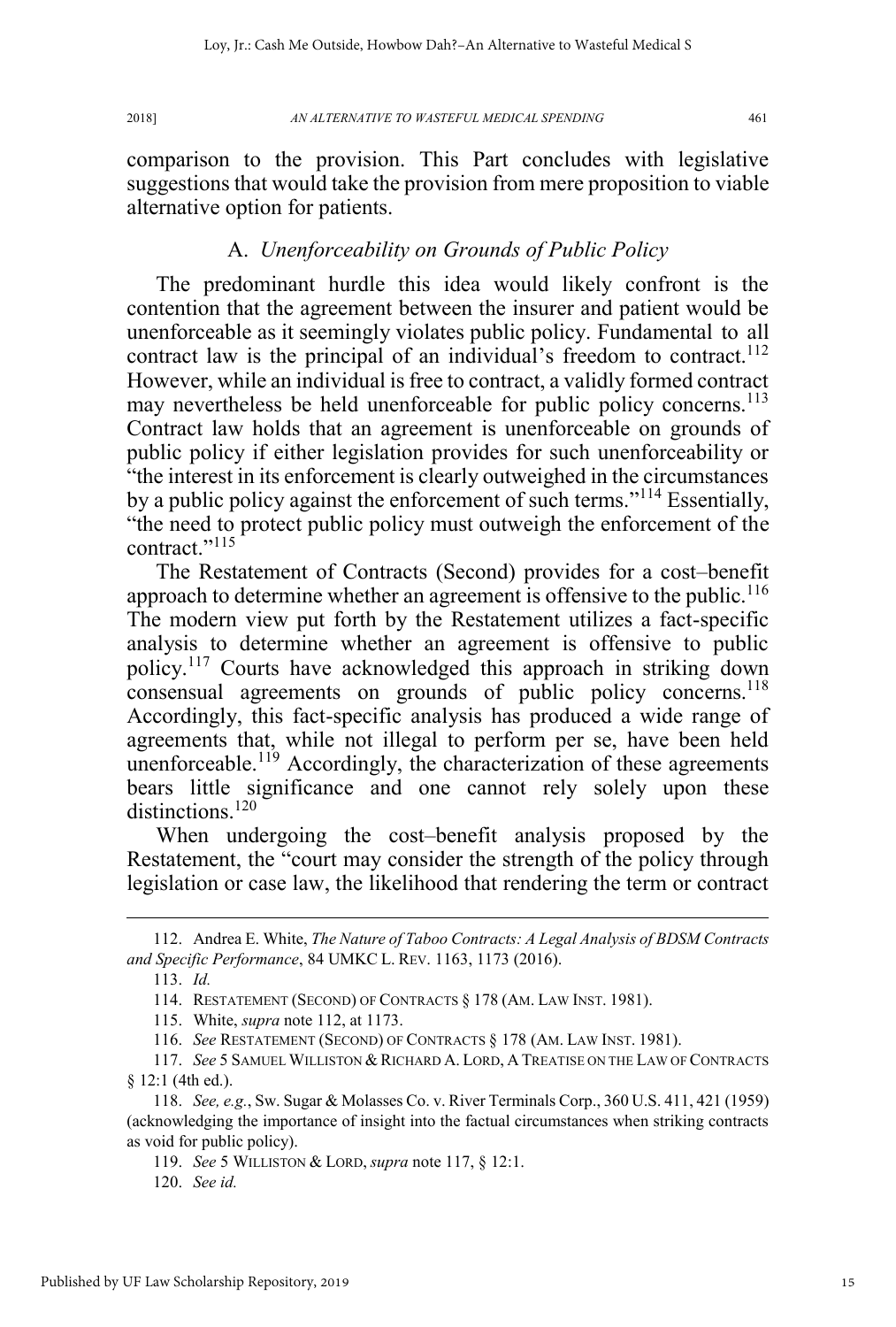unenforceable will advance the policy, the amount of misconduct, and the relationship between any misconduct and the contract terms."<sup>121</sup> While determining public policy usually boils down to a benefit analysis, courts have also used long-standing precedent to determine what is offensive to the general public.<sup> $122$ </sup> "Our society prohibits, and all human societies have prohibited, certain activities not because they harm others but because they are considered, in the traditional phrase, 'contra bonos mores,' i.e., immoral. In American society, such prohibitions have included, for example, sadomasochism, cockfighting, bestiality, suicide, drug use, prostitution, and sodomy."<sup>123</sup>

However, what is important to note in considering sound public policy is the fluctuating and variable nature amid fluctuating circumstances and changing public opinion. For instance, pursuant to a shift in public opinion, sodomy is no longer against public policy due to the Court's ruling in *Lawrence v. Texas*. <sup>124</sup> It is difficult to draw clear distinctions to determine what provisions offend public policy, outside of a statutorydriven background.<sup>125</sup>

Enforcement of binding contract provisions maximizes social welfare because it allows for cooperation between parties in otherwise impossible circumstances.126 A fundamental understanding in contract theory is that all effects and costs associated with the contract are borne by the contracting parties; however, if the contract produces negative externalities, the contract is unlikely to maximize social welfare.<sup>127</sup> To deter contracts that produce harmful effects on third parties, society could subject the contracting parties to criminal or civil liability<sup>128</sup> or the court could refuse enforcement of contracts as offensive to society, thereby setting a precedent in the market.<sup>129</sup> Thus, from an economic perspective, determining whether a contract offends public policy focuses on "determinations of negative externalities and, after such determinations,

126. *See* Note, *A Law and Economics Look at Contracts Against Public Policy*, 119 HARV. L. REV. 1445, 1446 (2006) (highlighting possible examples of outcomes in a system that lacks an enforcement mechanism, namely misappropriation of prepaid funds and incentive to renegotiate terms upon reliance by the other contracting party).

127. *See id.* at 1446–47.

128. *See id.* at 1447. While holding the parties liable could be possible, it is not a feasible solution as the cost of monitoring, litigating, and enforcement would deter such action. *Id.*

129. *See id.*

 <sup>121.</sup> White, *supra* note 112, at 1173.

<sup>122.</sup> *See* Roe v. Butterworth, 958 F. Supp. 1569, 1583 (S.D. Fla. 1997) (quoting Barnes v. Glen Theatre, Inc., 501 U.S. 560, 574–75, (1991)).

<sup>123.</sup> *Id.*

<sup>124. 539</sup> U.S. 558, 578–79 (2003).

<sup>125.</sup> David Adam Friedman, *Bringing Order to Contracts Against Public Policy*, 39 FLA. ST. U. L. REV. 563, 612 (2012) (showing a higher success rate with an unenforceable defense with matters that have roots in statutory prohibition rather than a broad public policy-based approach).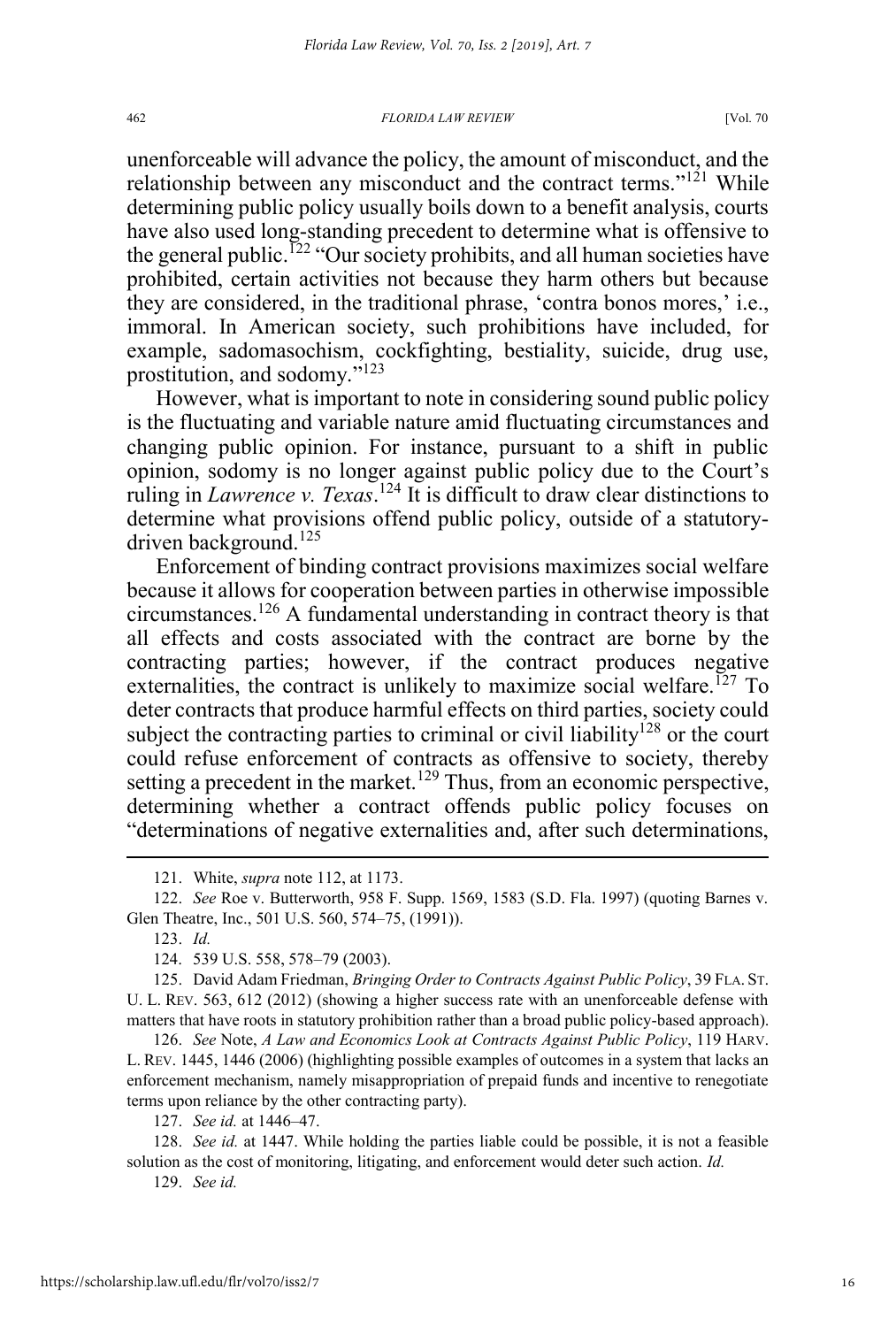on whether enforcement would lead to an increase in net social welfare."<sup>130</sup> Thus, when considering the proposition, courts should take into account the entire effect of the agreement between the insurer and insured and the role this relationship has on the general public and the health care market as a whole.

## B. *Lack of Legislative Prohibition*

Unlike many other agreements that have been held unenforceable, a cash-rebate incentive to forgo end-of-life care has not been addressed by any legislative body nor has any court confronted the idea. Various unsavory contractual agreements, however, have been addressed and prohibited by legislation. For instance, a similar, yet distinguishable analogy to the cash-rebate proposal is the concept of a free market to procure human organs, a proposal that has long been explicitly prohibited by federal law.<sup>131</sup> Contrary to the current proposition, the prohibition of organ sales, while similarly distasteful, was passed not merely because it is a distasteful term but rather for sound policy considerations. Generally, "the public policy defense is more often successfully invoked and resolved in the most 'ruly' manner when it is closely linked to a statute or promulgated regulation than when it is not."<sup>132</sup>

#### C. *The Sale of Human Organs*

Similar to the cash-rebate incentive, the sale of human organs raises a similar public unrest due to an "objectification of the human body." $133$ While many people elect to become organ donors via state driver's licenses, the sale of such organs is prohibited.<sup>134</sup> The National Organ Transplant Act of 1984 (NOTA) was passed by lawmakers to specifically prohibit the sale of organs for "valuable consideration."<sup>135</sup> Subsequent to NOTA's passage and numerous court rulings, society has remained in a constant battle in attempting to balance the dignity of the human body with saving lives.<sup>136</sup> A cash rebate for forgoing end-of-life care would seemingly fall into similar public distaste due to a feeling of objectifying the human body and stripping away the sanctity of human life to merely dollars and cents in order to maximize corporate profit. Despite a

136. *Id.*

17

 <sup>130.</sup> *See id.* at 1448.

<sup>131. 42</sup> U.S.C. § 274e(a) (2012) ("It shall be unlawful for any person to knowingly acquire, receive, or otherwise transfer any human organ for valuable consideration for use in human transplantation if the transfer affects interstate commerce.").

<sup>132.</sup> Friedman, *supra* note 125, at 601.

<sup>133.</sup> White, *supra* note 112, at 1179.

<sup>134.</sup> *Id.*

<sup>135.</sup> *Id.*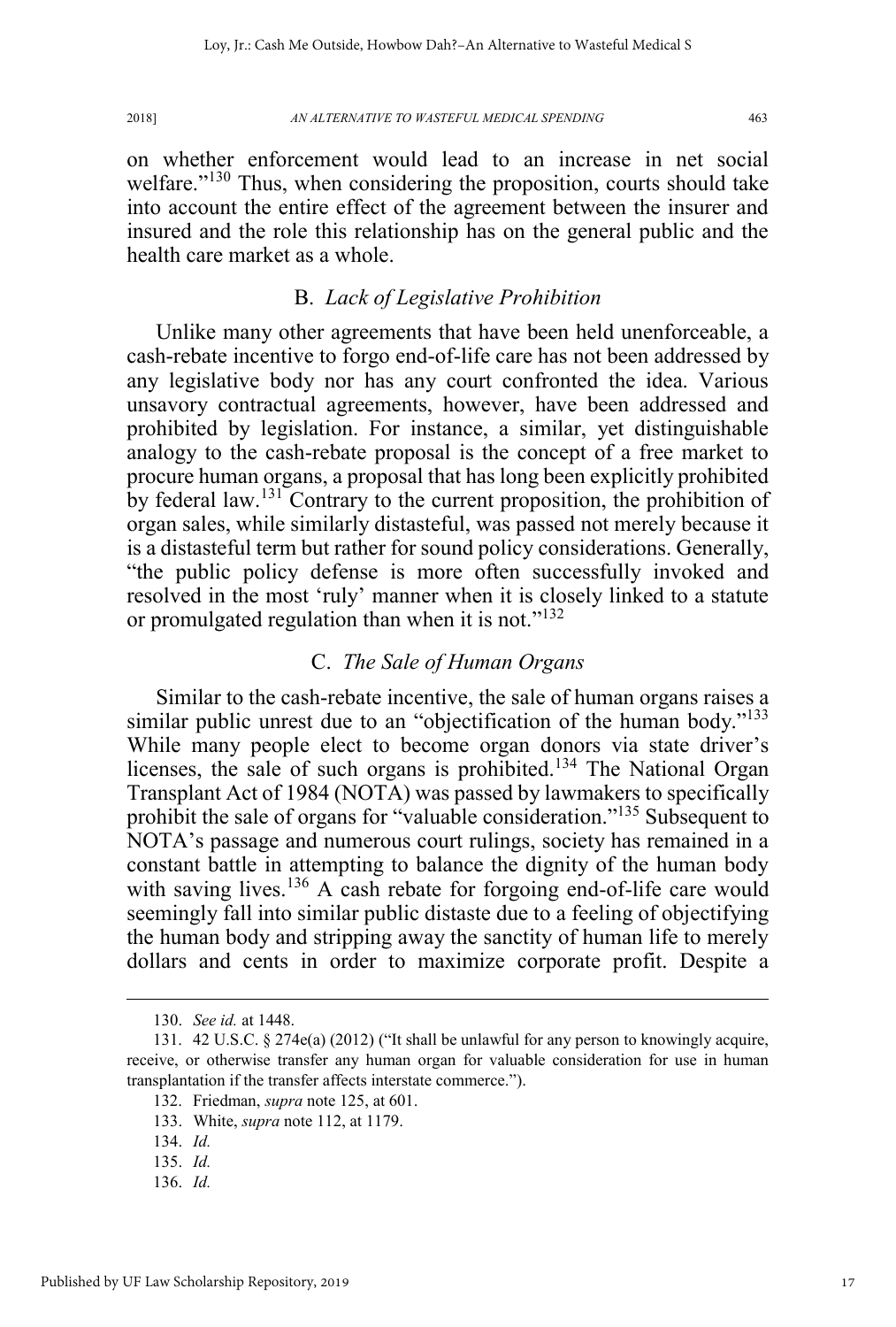prohibition against organ sales, many people feel that if the donor consents to a transplant after being fully informed, then the donor should be able to go through with the transaction, thereby promoting an individual's freedom to contract.<sup>137</sup> The same can be said for a cashrebate proposal. While a contract dealing with altering the end of life may be disliked by the public, there will undoubtedly be a segment of society that rejects the paternalistic ideology over end-of-life care in favor of a patient's right to self-determination, albeit tainted with a cash incentive.

## 1. Unduly Coercive

However, a portion of society also feels that a market to sell organs would be unduly coercive to low-income individuals and would lead to exploitation, undoubtedly another possible hurdle that a cash-rebate incentive program would face.<sup>138</sup> This is an extreme view that implies that the poor will act as martyrs to a system that monetarily rewards selfsacrifice in an effort to minimize health care expenditure.<sup>139</sup> However, it ignores the reality that the exchange is not coercive, but rather a voluntary exchange—freely trading an organ for a financial gain.<sup>140</sup> "Offering an individual compensation to donate an organ is 'no more coercive than paying a coal miner to work in [a] mine, a professor to teach, or a surgeon to provide medical services.'"<sup>141</sup> Prices are not a form of undue coercion, but rather a "reward for our efforts" for making an informed decision to abstain from care that provides minimal benefit for a great cost—a sound, rational economic judgment.<sup>142</sup> The inducement to forgo care would only be the price, a present cash value of the cost of what heroic measures would cost.

Additionally, an ironic and counterproductive outcome would result from a prohibition of these agreements on a policy basis to protect the poor.143 Prohibiting a cash payment for abstaining from wasteful health care spending would only exacerbate the individual's poverty and

143. *See id.*

 <sup>137.</sup> Michelle Castillo, *Ethical Dilemmas Surround Those Willing to Sell, Buy Kidneys on Black Market*, CBS NEWS (Jan. 7, 2013, 2:18 PM), http://www.cbsnews.com/news/ethicaldilemmas-surround-those-willing-to-sell-buy-kidneys-on-black-market/.

<sup>138.</sup> *See id.*; *see also* Lars Noah, *Too High a Price for Some Drugs?: The FDA Burdens Reproductive Choice*, 44 SAN DIEGO L. REV. 231, 242 (2007) (citing a cash-based incentive program to reduce unwanted pregnancies that did not face any legal challenges).

<sup>139.</sup> *See* Cody Corely, *Money as a Motivator: The Cure to Our Nation's Organ Shortage*, 11 HOUS. J. HEALTH L. & POL'Y 93, 106 (2011).

<sup>140.</sup> *See* T. Randolph Beard & David L. Kaserman, *On the Ethics of Paying Organ Donors: An Economics Perspective*, 55 DEPAUL L. REV. 827, 832 (2006).

<sup>141.</sup> Corely, *supra* note 139, at 106–07.

<sup>142.</sup> *See* Beard & Kaserman, *supra* note 140, at 832, 836.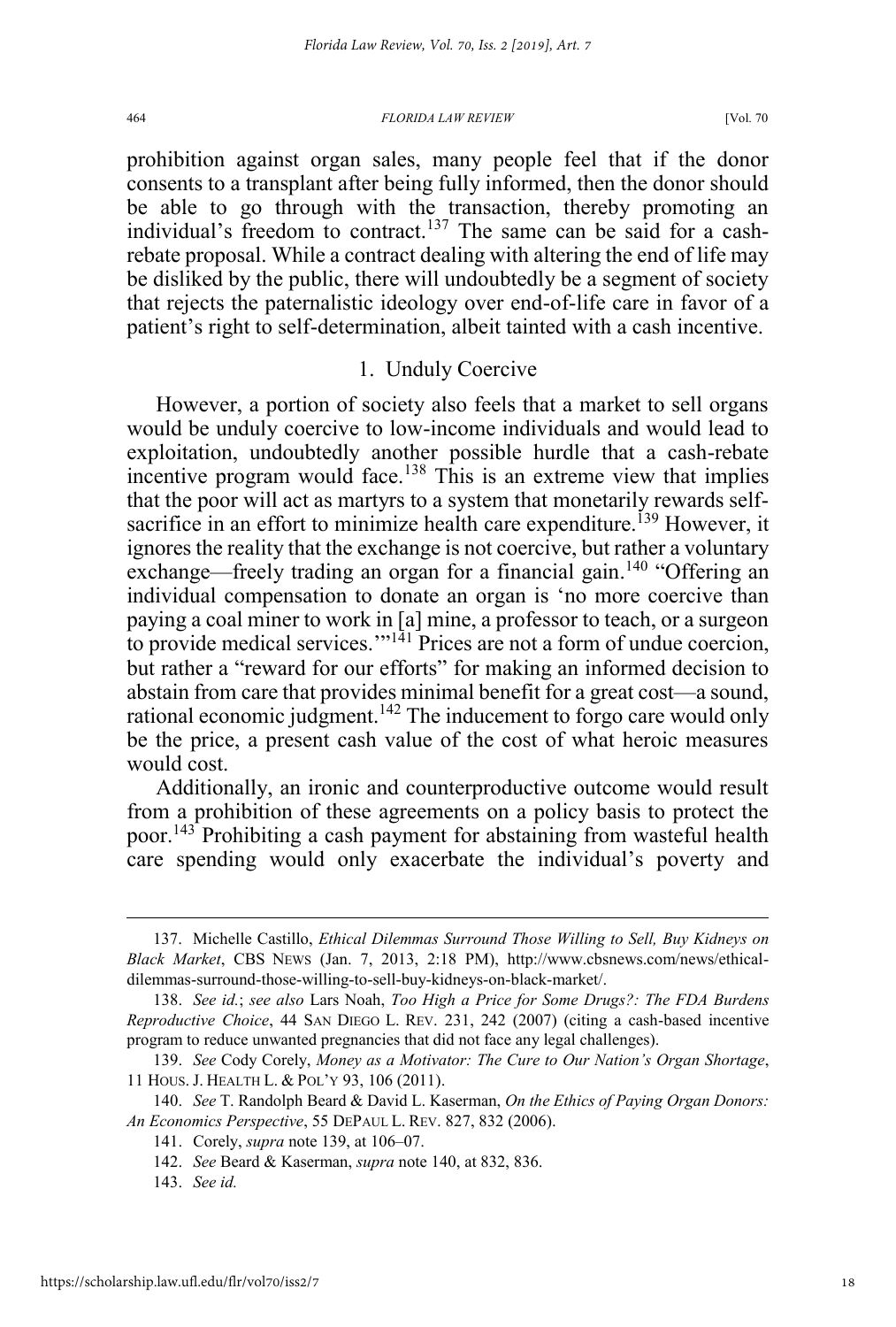perpetuate an inefficient market that rewards health care providers at the expense of individuals' right to freedom to contract.<sup>144</sup>

## 2. The Objectification of the Body

Another similar argument that is often brought up to support the prohibition of organ sales is the idea that the body is being stripped down to merely a commodity and reduces the sanctity of life. It has been warned that a purely economic approach to organ sales would possibly lead to an "ultimate slide down the slippery slope."<sup>145</sup> Here, however, a cash incentive is markedly different from a sale of an organ. In the sale, one must actively be a participant in a transaction. Such action requires a higher level of thought and participation. Compare that to a cash incentive program that merely offers patients the opportunity to be rewarded for their decision to "do nothing" in the market, the more efficient decision. It is the difference between actively seeking out an unsavory transaction and merely making a responsible decision that would empower autonomy and a patient's right to health care determination—action that should be prohibited as a violation of public policy. It is not an objectification of the human body, but rather an acknowledgment and promotion of the right to determine one's future.

#### D. *Surrogacy Contracts*

As a result of emerging technologies, couples previously unable to have children outside of adoption can resort to an alternative to satisfy the desire to have closer biological ties with their offspring surrogacy.<sup>146</sup> "The typical surrogacy arrangement involves an agreement, usually by contract, for the surrogate to be artificially inseminated with the semen of the husband of the infertile couple, to carry the fetus to term, and to relinquish parental rights upon birth."<sup>147</sup> In the landmark case *In*  re Baby M.,<sup>148</sup> the New Jersey Superior Court's Chancery Division recognized the right to enter into surrogacy contracts, but struck down the contract as unenforceable for public policy concerns.<sup>149</sup> Since the inception of this alternative to child rearing, concerns of dehumanization, exploitation, and black-market babies have been raised.<sup>150</sup> The "common

150. *Id.* at 1020.

 <sup>144.</sup> *See id.* at 832–33.

<sup>145.</sup> Corely, *supra* note 139, at 110.

<sup>146.</sup> Steven M. Recht, Note, *'M' is for Money:* Baby M *and the Surrogate Motherhood Controversy*, 37 AM. U. L. REV. 1013, 1017 (1988).

<sup>147.</sup> *Id.* at 1019.

<sup>148. 217</sup> N.J. Super. 313, 525 A.2d 1128 (Ch. Div. 1987).

<sup>149.</sup> Recht, *supra* note 146, at 1038–39.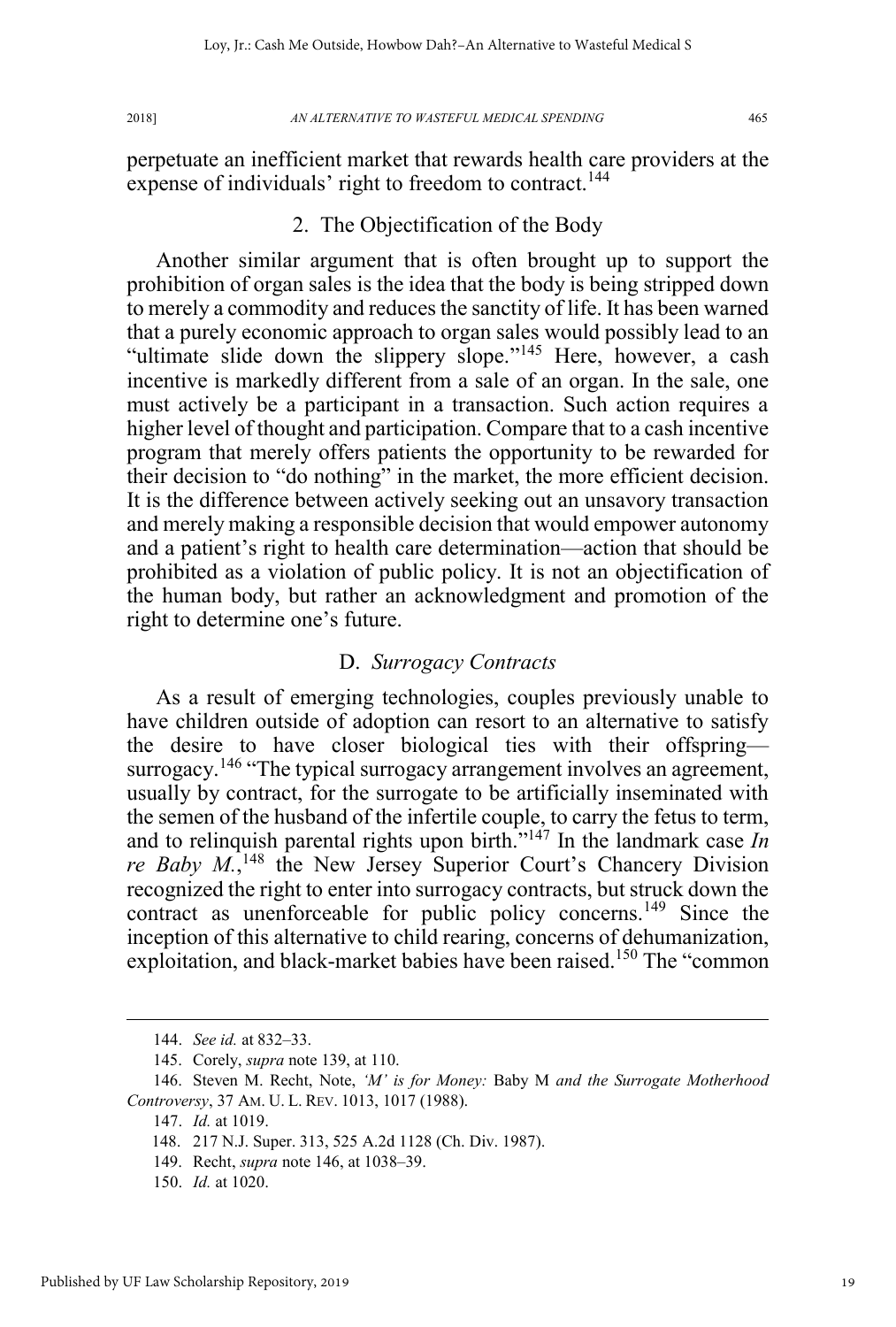denominator" for these concerns is money.<sup>151</sup> Subsequently, despite a freedom to contract,<sup>152</sup> surrogacy contracts are struck down because of legislation that prohibits the exchange of consideration in connection with adoption.<sup>153</sup> However, with the proposition at hand, there is no prohibition for a cash incentive payment unlike that of surrogacy contracts. Again, courts are unlikely to strike down contracts merely because they seem offensive without any link to statutory precedent.<sup>154</sup>

#### E. *Viatical Settlements*

The Acquired Immune Deficiency Syndrome (AIDS) epidemic of the 1980s and 1990s was one of the most destructive times in modern health history.<sup>155</sup> Not only was the epidemic tragic from a human health perspective, the outbreak was wrought with legal issues ranging from employment discrimination to the patients' rights to publicly funded treatments.<sup>156</sup> However, one of the most consequential results from the epidemic was the public's acknowledgment of the "gravity of the United States health care crisis, as society [witnessed an] . . . increasing population of terminally ill individuals struggling bitterly to secure finances for medical treatment."<sup>157</sup> As a result of the dire financial straits in which many terminally ill patients found themselves, a new financial tool emerged—the viatical settlement.<sup>158</sup> The market for viatical settlements emerged to allow terminally ill individuals an opportunity to receive an immediate cash payout by selling their insurance policies for a discounted price of the full value.<sup>159</sup> Generally, a viatical settlement is a sale of a life insurance policy to a third party.<sup>160</sup> More specifically, a terminally ill person will sell his or her life insurance policy to a third party for an immediate cash settlement.<sup>161</sup> The patient is usually paid anywhere from 50% to 80% of the policy's full value, depending on the

 <sup>151.</sup> *Id.* at 1026.

<sup>152.</sup> *Id.* at 1020.

<sup>153.</sup> *Id.* at 1026.

<sup>154.</sup> *See* Friedman, *supra* note 125, at 601.

<sup>155.</sup> Lee Ann Dean, *Acquired Immune Deficiency Syndrome, Viatical Settlement, and the Health Care Crisis: Aids Patients Reach into the Future to Make Ends Meet*, 25 RUTGERS L.J. 117, 117 (1993).

<sup>156.</sup> *Id.* at 118–19.

<sup>157.</sup> *Id.* at 120.

<sup>158.</sup> *Id.* at 121.

<sup>159.</sup> Jennifer Berner, Note, *Beating the Grim Reaper, or Just Confusing Him? Examining the Harmful Effects of Viatical Settlement Regulation*, 27 J. MARSHALL L. REV. 581, 583–84 (1994).

<sup>160.</sup> Dean, *supra* note 155, at 121 n.17.

<sup>161.</sup> Berner, *supra* note 159, at 584.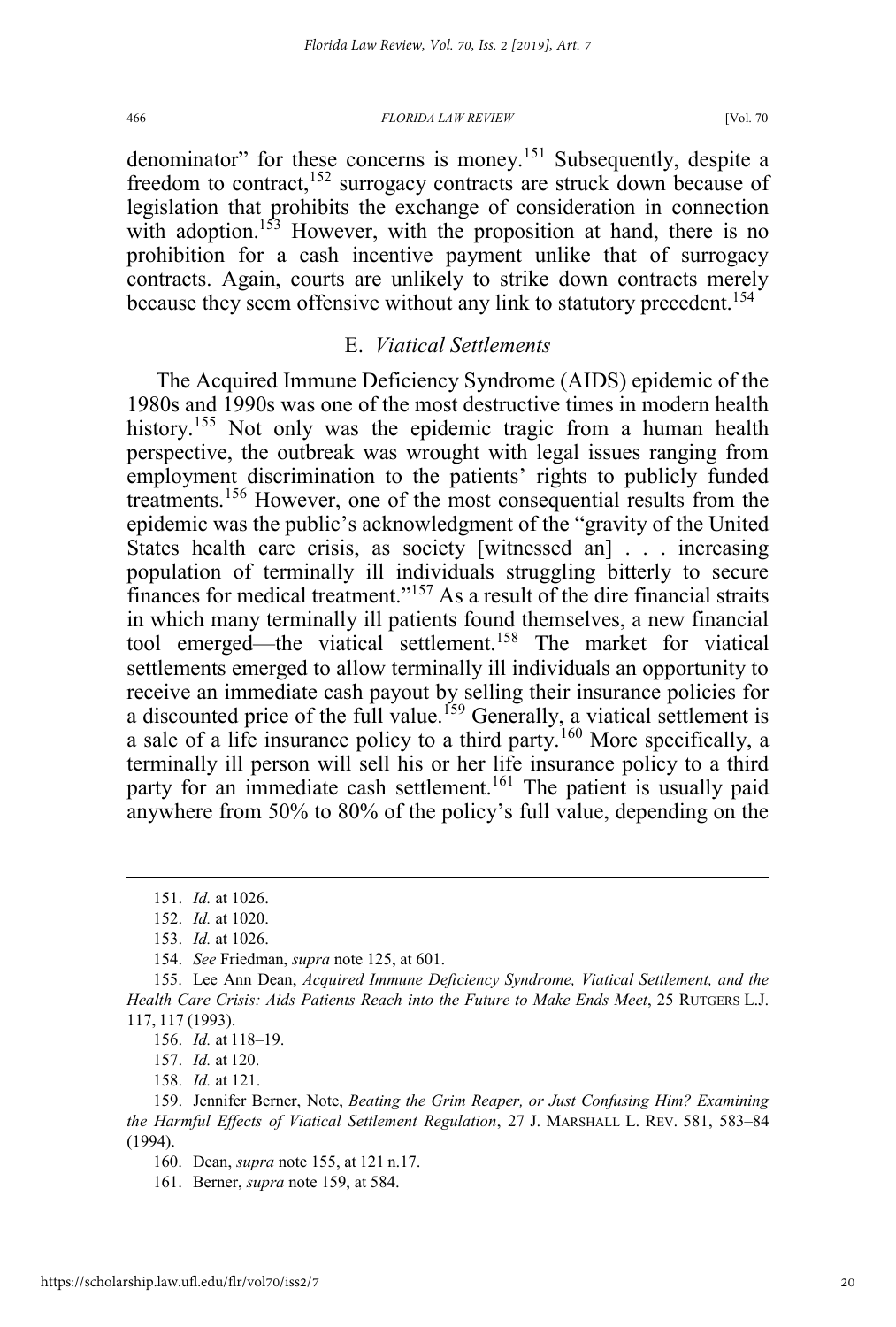patient's life expectancy.<sup>162</sup> The company is then paid upon the assignor's death.<sup>163</sup> Specifically, the contract that governs the agreement is a product of negotiation between the patient and the third party that eventually results in a mutually agreeable price and assignment of the policy from the patient to the third party.<sup>164</sup> The central argument in challenging viatical settlements, which is analogous to the argument against a cash rebate to forgo end-of-life care, is "whether an individual's right to use his property to secure life-sustaining treatment outweighs a state's historical and fundamental interest in preserving the 'sanctity of life."<sup>165</sup> One argument in support of the viatical-settlement market states that loss of employment and associated financial hardship imposed by the high cost of care for AIDS treatment creates a compelling interest in those who want to sell their life insurance policies, "one that outweighs moral objections to the process."<sup>166</sup> The cost of cancer care has since been on the rise and is predicted to continue,  $167$  furthering the proposition that the true cost of cancer care should be balanced against the moral objections to the process.<sup>168</sup> Similar to the acquiescence to the advent of a viaticalsettlement market, a cash-rebate incentive for the terminally ill should be permitted in order to help those individuals find peace of mind and financial security<sup>169</sup> and even realize lifelong and unaffordable dreams.<sup>170</sup>

#### F. *Proposed Legislation*

As a practical matter, while there lacks any prohibition against the policy, legislation authorizing such incentive provisions in insurance premiums would be highly preferred. Not only would legislation regulating the market serve to establish an efficient market, legislation could provide transparency to alleviate any public concern and provide for clear and transparent regulation. The public concern over a cashrebate incentive payment would likely be fueled by the risk of overreaching and undue influence upon vulnerable victims.<sup>171</sup> Similar concerns were brought up in opposition to the viatical-settlement market.<sup>172</sup> However, in response to those concerns, legislatures

 <sup>162.</sup> *Id.*

<sup>163.</sup> Dean, *supra* note 155, at 121.

<sup>164.</sup> *Id.* at 135–36.

<sup>165.</sup> *Id.* at 141.

<sup>166.</sup> *Id.*

<sup>167.</sup> *See* Mariotto et al., *supra* note 24, at 124.

<sup>168.</sup> Dean, *supra* note 155, at 141.

<sup>169.</sup> Berner, *supra* note 159, at 585–86.

<sup>170.</sup> Kara Swisher, *Allstate to Offer Discounts to Buy Policies of the Terminally Ill*, WASH. POST, Aug. 1, 1991, at B8.

<sup>171.</sup> Berner, *supra* note 159, at 586.

<sup>172.</sup> *Id.*